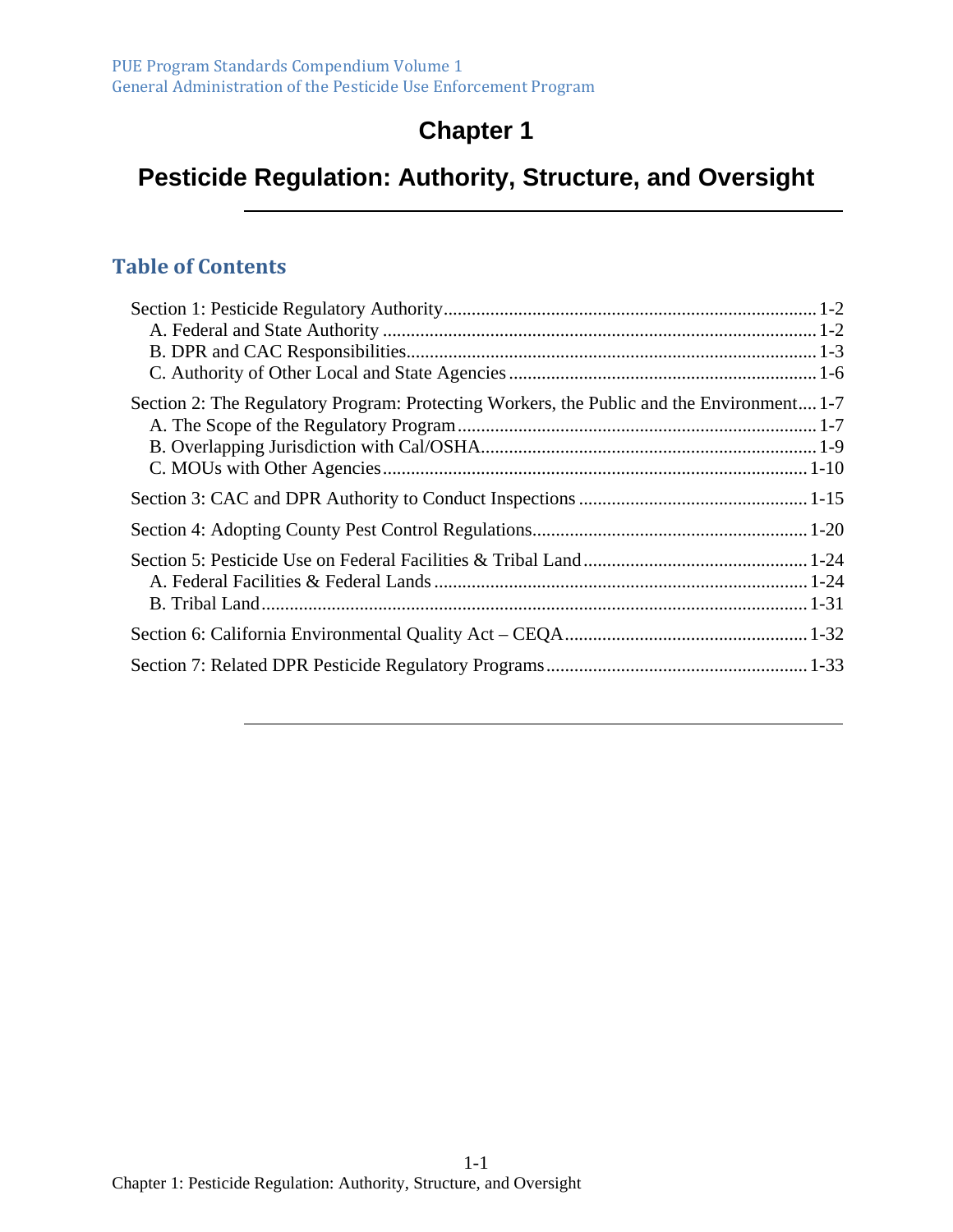## **Section 1 Pesticide Regulatory Authority**

# **A. Federal and State Authority**

| <b>Primary federal</b><br>authority                    | The Federal Insecticide, Fungicide, and Rodenticide Act (FIFRA) establishes<br>the United States Environmental Protection Agency (U.S. EPA) primary<br>authority to regulate pesticides in the United States.                                                                                                                                                                                                                                                                                                                                                                                                                         |
|--------------------------------------------------------|---------------------------------------------------------------------------------------------------------------------------------------------------------------------------------------------------------------------------------------------------------------------------------------------------------------------------------------------------------------------------------------------------------------------------------------------------------------------------------------------------------------------------------------------------------------------------------------------------------------------------------------|
|                                                        | However, with the exception of pesticide labeling, FIFRA also gives U.S.<br>EPA the authority to delegate pesticide enforcement authority to states by<br>entering into cooperative agreements with state pesticide regulatory<br>programs. Under these agreements, states are authorized to train their<br>personnel to enforce pesticide laws and develop licensing, certification, and<br>training programs for applicators using restricted use pesticides.                                                                                                                                                                       |
| Federal<br>delegation of<br>authority to<br><b>DPR</b> | FIFRA section 26 delegates to the states responsibility for primary pesticide<br>use enforcement provided the state has adopted adequate pesticide use laws<br>and regulations. FIFRA section 11 authorizes U.S. EPA to certify state<br>programs for the training, licensing, and certification of pesticide applicators<br>to meet as meeting federal standards, and FIFRA section 23 allows U.S. EPA<br>to enter into cooperative agreements with states to enforce the FIFRA<br>training, licensing, and certification requirements and to assure that the state<br>program in these areas are consistent with federal standards. |
|                                                        | DPR has been delegated primary use enforcement authority in California<br>under FIFRA, has been certified as meeting federal standards for training,<br>licensing, and certification, and has a cooperative agreement with U.S. EPA.<br>The U.S. EPA and DPR cooperative agreement helps ensure California<br>continues to meet the requirements to retain primacy in this area.                                                                                                                                                                                                                                                      |
| <b>Federal law</b><br>controls<br>pesticide labels     | While states can regulate pesticide sales and use to the extent that it does not<br>allow anything FIFRA prohibits, FIFRA section 24 (b) provides that a state<br>cannot impose or continue in effect any requirements for labeling or<br>packaging in addition to or different those required by FIFRA. This is<br>referred to as the federal preemption of pesticide labeling.                                                                                                                                                                                                                                                      |
|                                                        | Continued on next page                                                                                                                                                                                                                                                                                                                                                                                                                                                                                                                                                                                                                |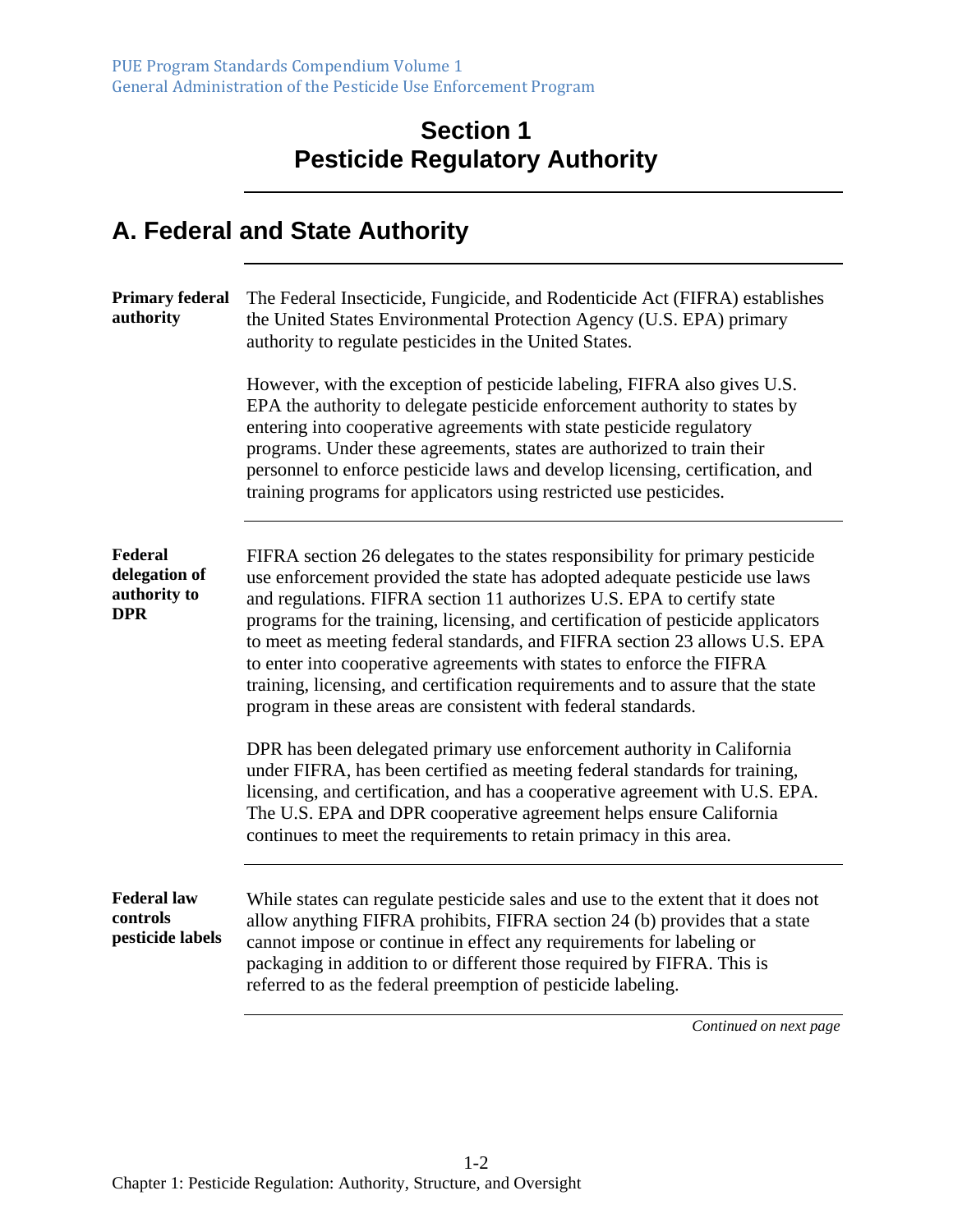#### **Pesticide Regulatory Authority, Continued**

## **B. DPR and CAC Responsibilities**

**DPR and CAC roles**  Chapter 2 Section 3 *Roles and Responsibilities – CAC and DPR* gives an overview of DPR's oversight role of each CAC pesticide enforcement program. DPR's oversight authority comes from FAC section 2281, which outlines the roles and responsibilities of the State (DPR) and the county (CAC) for joint pesticide use enforcement, as follows:

DPR responsibilities:

- 1. Overall statewide enforcement
- 2. Issue instructions and recommendations to the county
- 3. Develop county priorities jointly with the CACs
- 4. Assist in planning/developing county programs focusing on:
	- Uniformity
	- Coordination
	- Training
	- Special services
	- Special equipment
	- Forms
	- Statewide publicity
	- Statewide planning
	- Emergency assistance
- 5. Develop a cost analysis of the county programs/activities
	- Identify underfunded programs/activities
- 6. Report to the Legislature

CAC responsibilities:

- 1. Administration of county programs/activities
- 2. Follow instructions and recommendations of DPR
- 3. Develop county priorities jointly with DPR

FAC section 12977 specifies that the CAC enforces the pesticide use enforcement provisions of Article 10 under the direction and supervision of DPR.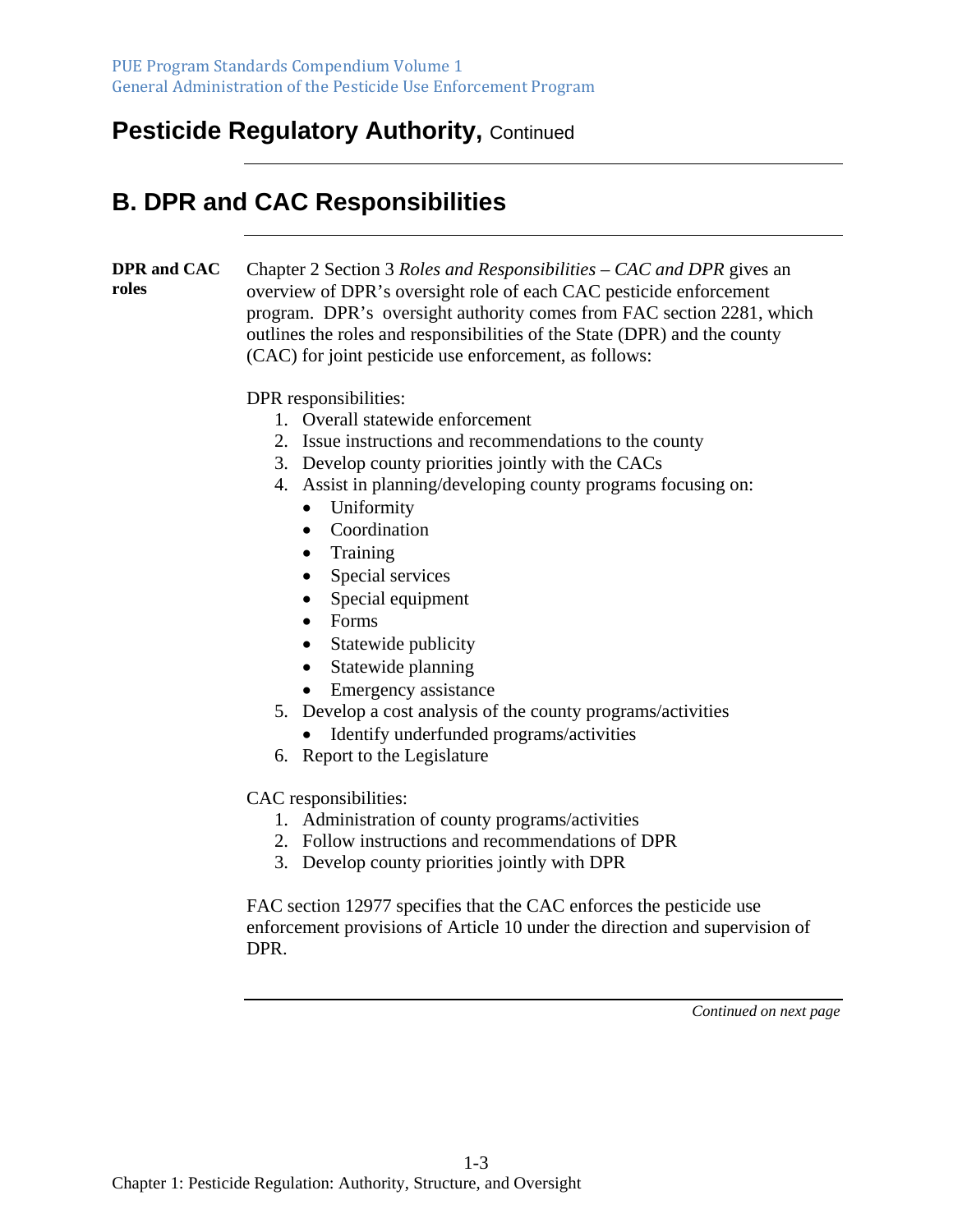# **Pesticide Regulatory Authority, Continued**

| <b>DPR</b> and CAC<br>roles<br>(continued)         | FAC sections 12980, 12981 and 12982 place responsibility for safety in the<br>pesticide workplace with DPR and specifies that the CAC enforces the<br>provisions under the direction and supervision of DPR. The CAC may request<br>the assistance of the local county health officers who may in turn request<br>assistance of the Office of Environmental Health Hazard Assessment<br>(OEHHA). |
|----------------------------------------------------|--------------------------------------------------------------------------------------------------------------------------------------------------------------------------------------------------------------------------------------------------------------------------------------------------------------------------------------------------------------------------------------------------|
|                                                    | FAC section 11501.5 provides that the CAC enforces the county portion of<br>the pest control licensing program under the direction and supervision of<br>DPR.                                                                                                                                                                                                                                    |
|                                                    | FAC sections 2181 through 2187 provide that if DPR has satisfactory<br>evidence that a CAC is guilty of neglect of duty, incompetence, or<br>misconduct, DPR must convene a "trial board" that will hold a hearing to<br>determine if the CAC should be removed from office.                                                                                                                     |
| <b>Mill assessment</b><br>funds the CAC<br>program | FAC section 12844 outlines the authority and general criteria for distributing<br>the mill assessment funds for pesticide use enforcement; it provides for:<br>Joint (DPR and CAC) responsibility for regulations on distributing money<br>1.                                                                                                                                                    |
|                                                    | 2. Disbursement based upon:<br>Program effectiveness (overall)<br>$\bullet$<br>Inspections performed<br>$\bullet$<br>Amount of pesticide used<br>$\bullet$<br>• Number of persons using pesticides<br>• Private applicators certified<br>• Hours expended<br>• Dollars expended<br>Other items agreed upon<br>$\bullet$                                                                          |
|                                                    | FAC section 12844.5 authorizes the expenditure of mill assessment funds for<br>structural pest control activities.                                                                                                                                                                                                                                                                               |
|                                                    | 3 CCR section 6395 provides a structure for allocating mill assessment funds.                                                                                                                                                                                                                                                                                                                    |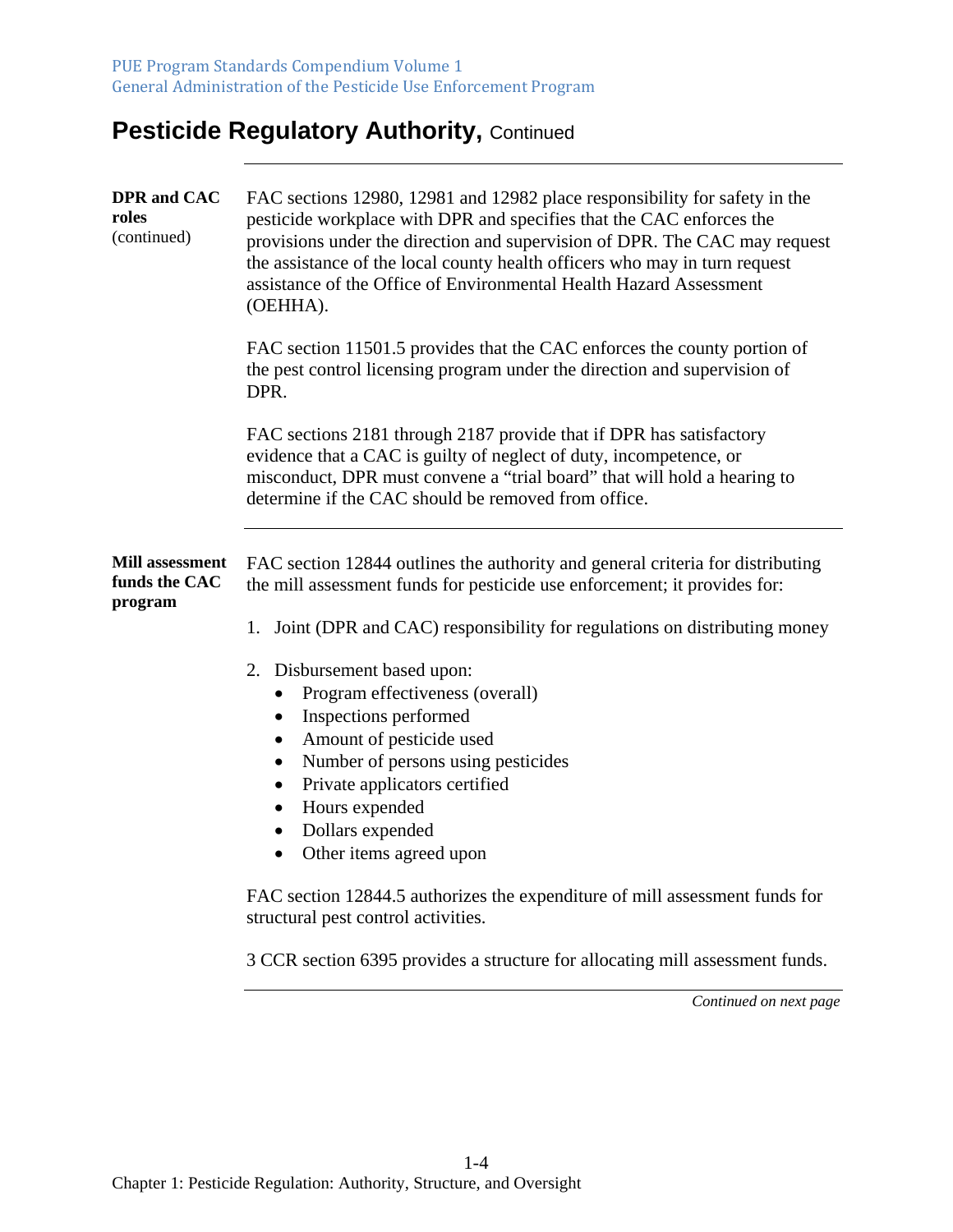PUE Program Standards Compendium Volume 1 General Administration of the Pesticide Use Enforcement Program

# **Pesticide Regulatory Authority, Continued**

| <b>CAC</b> enforces<br>restricted<br>materials<br>program | FAC section 14004 specifies that the Director and the CAC, under the<br>direction and supervision of DPR, enforce the restricted materials program. |
|-----------------------------------------------------------|-----------------------------------------------------------------------------------------------------------------------------------------------------|
| CAC, DPR,                                                 | FAC section 15201 outlines general responsibilities and roles of DPR, the                                                                           |
| <b>SPCB</b> enforce                                       | Structural Pest Control Board, and CACs in licensing and pesticide use for                                                                          |
| structural pest                                           | structural pest control activities. It specifies that the CAC regulates pesticide                                                                   |
| control                                                   | use in structural activities under the direction and supervision of DPR.                                                                            |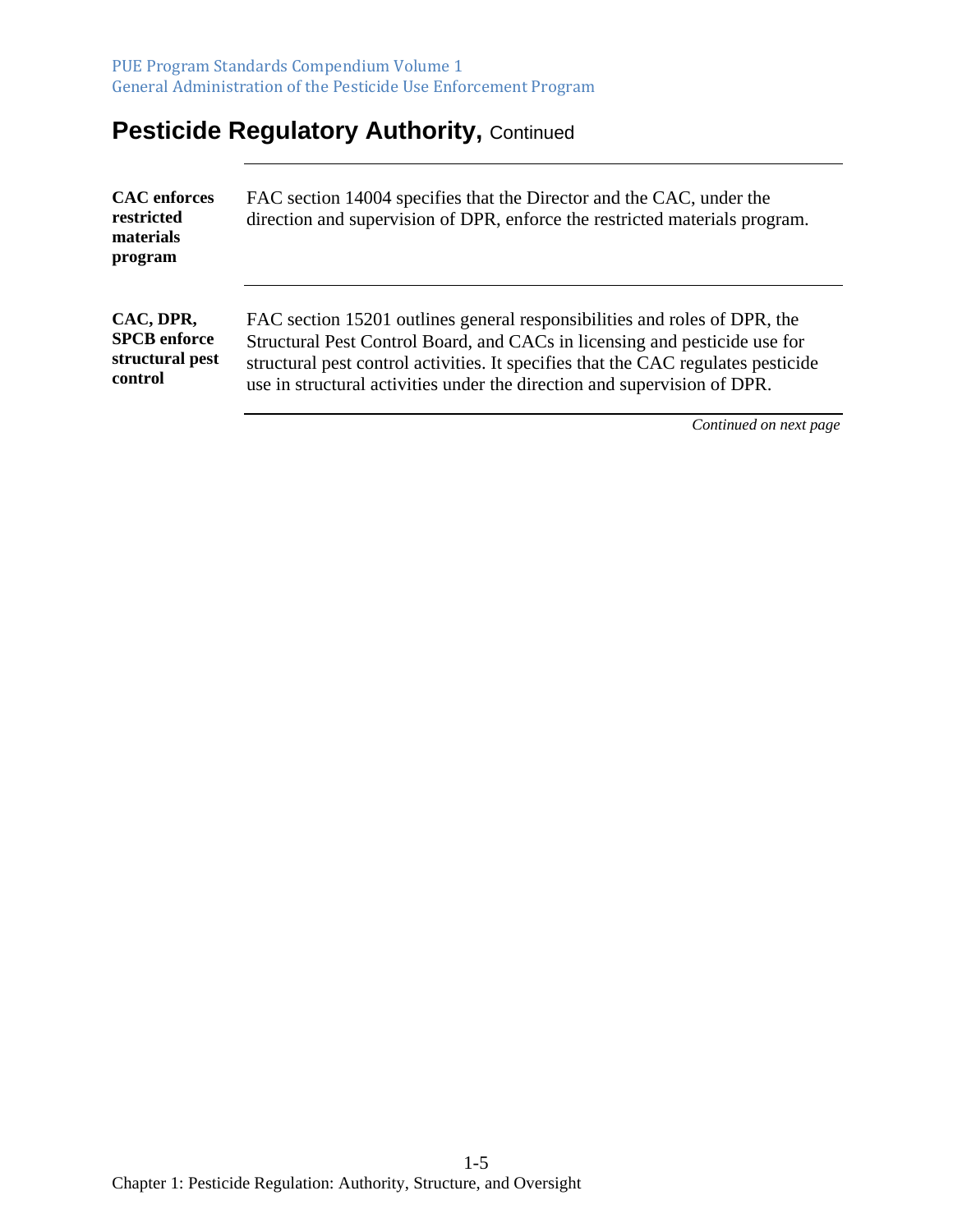### **Pesticide Regulatory Authority, Continued**

# **C. Authority of Other Local and State Agencies**

| <b>No Local</b><br>regulation<br>allowed unless<br>authorized by<br><b>FAC Division 6</b><br>& 7 | DPR has the authority to regulate the registration, sale, and use of pesticides<br>under FAC Divisions 6 and 7 to the exclusion of all local regulation not<br>specifically allowed by those provisions. This preemption of local regulation<br>is set forth in FAC section 11501.1. If a local governmental agency attempts<br>to regulate the sale or use of pesticides that is not allowed by the Food and<br>Agricultural Code, DPR is required to notify the agency and, if not<br>withdrawn, take legal action to have it declared null and void, and enjoin its<br>enforcement. |
|--------------------------------------------------------------------------------------------------|----------------------------------------------------------------------------------------------------------------------------------------------------------------------------------------------------------------------------------------------------------------------------------------------------------------------------------------------------------------------------------------------------------------------------------------------------------------------------------------------------------------------------------------------------------------------------------------|
| No limit on<br><b>State Agencies</b><br>if mandated by<br>statute                                | However this section specifically states that this preemption does limit the<br>authority of another state agency to enforce or administer a law they are<br>authorized or required to enforce.                                                                                                                                                                                                                                                                                                                                                                                        |
| <b>State agencies</b><br>with<br>overlapping<br>authority or<br>related<br>jurisdiction          | A number of state agencies have overlapping authority to regulate pesticide<br>use or have separate authority over a resource that is impacted by pesticide<br>use. Generally, in these cases there is a formal agreement between the various<br>entities on how to divide the primary authority between them or to define a<br>level of cooperation. See Section 2 Part C below.                                                                                                                                                                                                      |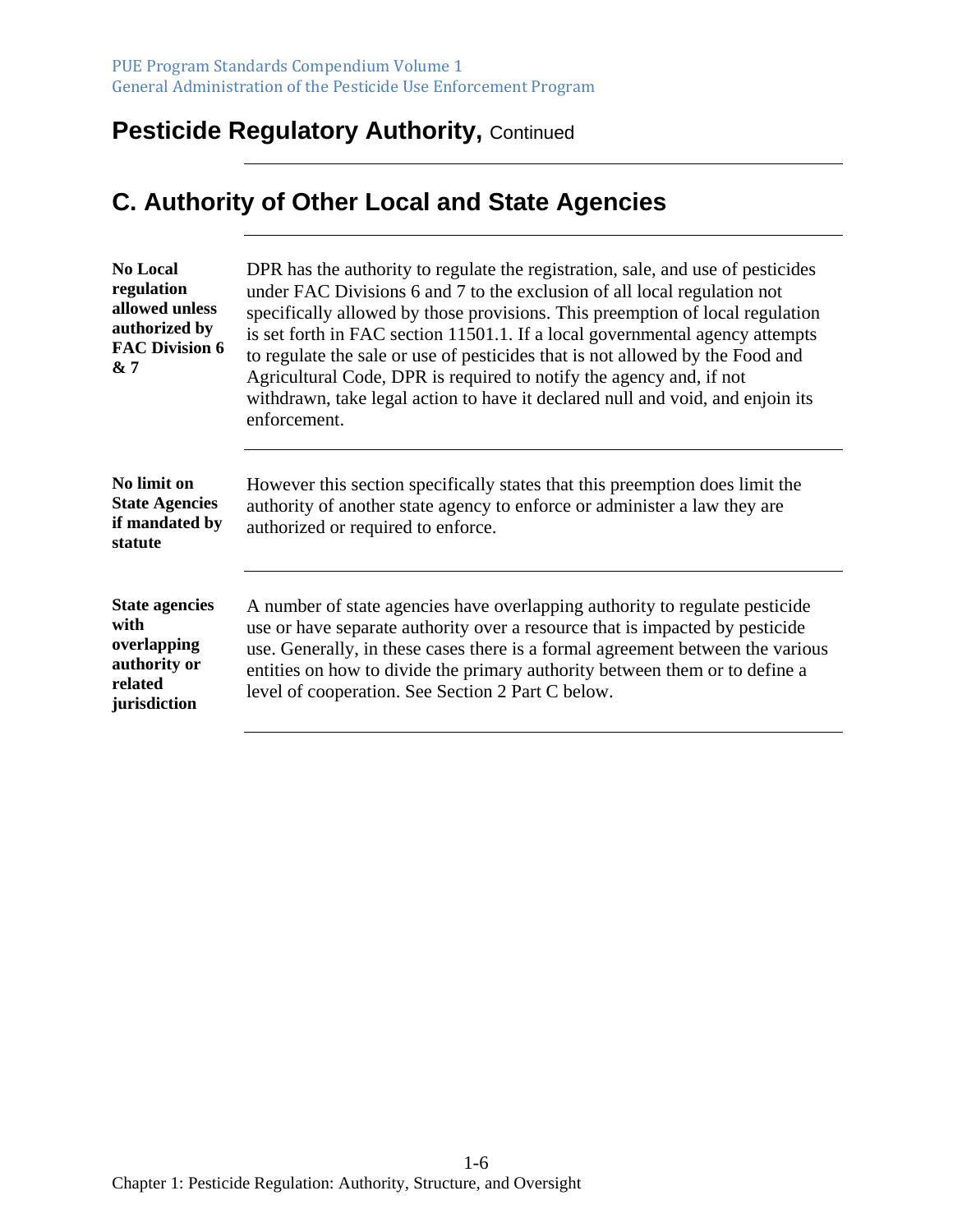#### **Section 2 The Regulatory Program: Protecting Workers, the Public, and the Environment**

### **A. The Scope of the Regulatory Program**

| <b>California State</b><br>law mandates<br>pesticide<br>regulation              | The California legislature has given DPR a broad mandate to regulate all<br>aspects of pesticide sale, registration and use. FAC section 11501 sets forth<br>the intent of the Legislature to provide for the proper, safe and efficient use of<br>pesticides to protect the public, workers, and the environment.                                                          |
|---------------------------------------------------------------------------------|-----------------------------------------------------------------------------------------------------------------------------------------------------------------------------------------------------------------------------------------------------------------------------------------------------------------------------------------------------------------------------|
|                                                                                 | Division 6, includes the regulation of pest control operations—pest control<br>businesses, applicators, pilots, advisors, and dealers. Division 7 focuses on<br>registration of pesticides, the regulation of pesticide residue, worker safety,<br>restricted material pesticides, and restrictions to protect the people and the<br>environment.                           |
|                                                                                 | In FAC section 12980, the Legislature declared its intent for DPR and the<br>Office of Environmental Health Hazard Assessment (OEHHA) to jointly<br>develop regulations related to pesticides and worker safety.                                                                                                                                                            |
|                                                                                 | The authority and process for the CACs to administratively enforce the code<br>and implementing regulations related to licensing and pesticide use is found<br>in FAC section 12999.5. Similar authority is provided for DPR to enforce<br>violations of the laws or regulations related to registration and sales, and<br>illegal residue is found in FAC section 12999.4. |
| <b>State law</b><br>authorizes<br>regulations to<br>implement the<br><b>FAC</b> | In addition enforcing the statutory provisions, the Director is given the<br>authority to pass any regulations necessary to carry the provisions of the<br>Division 6 and 7 in FAC section 11456. Throughout those divisions,<br>numerous other sections provide specific authority to adopt regulation to<br>implement particular code provisions.                         |
|                                                                                 | Regulations adopted under the authority of Division 6 and 7 are found in Title<br>3 of the California Code of Regulations (3 CCR) from section 6000 through<br>6972. Implemented at the state level, they include regulations that cover<br>pesticide registration, renewal, evaluation and reevaluation, research<br>authorizations, mill assessment.                      |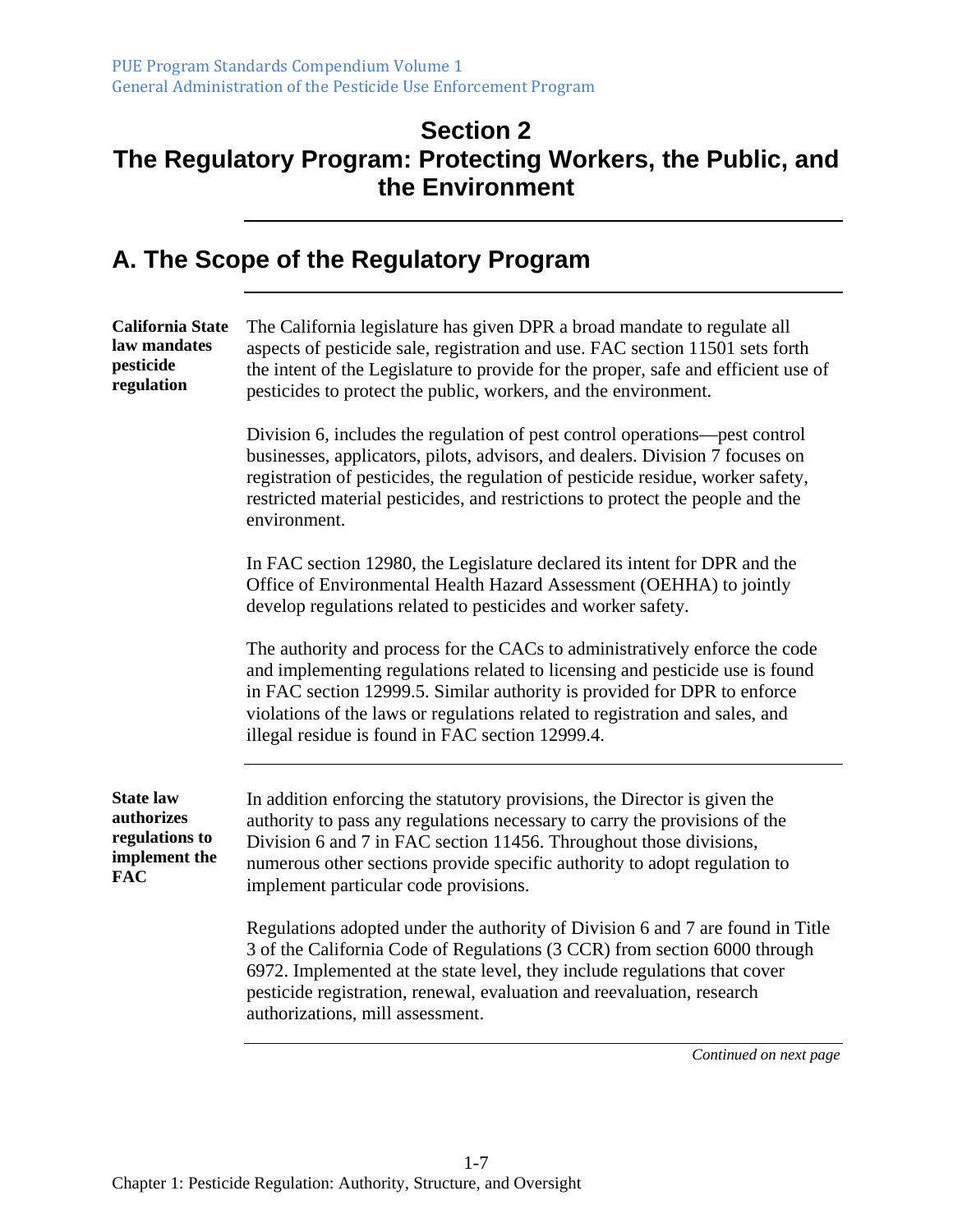| <b>State law</b><br>authorizes<br>regulations to<br>implement the<br>FAC,<br>(continued) | More relevant to county pesticide use enforcement staff, these regulations<br>cover:<br>enforcement response (3 CCR sections 6128-6131),<br>inspection authority and investigation procedure (3 CCR section 6140-<br>$6141$ ,<br>restricted materials and permitting (3 CCR sections 6400-6444),<br>$\bullet$<br>special requirements on field fumigations and specific pesticide use<br>$\bullet$<br>requirements (3 CCR sections 6445-6489),<br>licensing and requirements for pest control operations (3CCR sections<br>$\bullet$<br>6500-6686),<br>worker safety (3 CCR sections 6700-6795),<br>groundwater protection (3 CCR section 6800),<br>volatile organic compound restrictions and requirements (3 CCR<br>sections 6880-6886), and<br>surface water protection (3 CCR sections 6960-6972). |
|------------------------------------------------------------------------------------------|--------------------------------------------------------------------------------------------------------------------------------------------------------------------------------------------------------------------------------------------------------------------------------------------------------------------------------------------------------------------------------------------------------------------------------------------------------------------------------------------------------------------------------------------------------------------------------------------------------------------------------------------------------------------------------------------------------------------------------------------------------------------------------------------------------|
| <b>CAC</b> enforces<br>pesticide use                                                     | The 55 CACs in California's 58 counties serve as the primary enforcement<br>agents for enforcing State pesticide laws and regulations, with oversight by<br>DPR. FAC section 2281 sets forth this delegation. As with DPR's authority to<br>comprehensively regulate agricultural and non-agricultural pesticide use<br>statewide, the CAC similarly regulates pesticide use within the boundaries of<br>the CAC's appointed county. The CAC's important responsibilities for<br>pesticide use enforcement include conducting inspections and investigating<br>pesticide-related illness or injury: whether on the farm, in the workplace, at<br>home or in structural pest control.                                                                                                                   |
|                                                                                          | Pesticide laws and authorities sometimes overlap with other agencies for<br>workplace safety or environmental protection relative to a specific incident or<br>county topic of interest. Therefore, CACs may occasionally consult with other<br>State agencies such as the Departments of Industrial Relations, Water<br>Resources, Public Health, or Fish and Wildlife. CACs may also consult with<br>other agencies such as the California Department of Forestry and Fire<br>Protection about pesticide use on forest lands, and federal and tribal officials<br>about pesticide use on federal and tribal lands.                                                                                                                                                                                   |
|                                                                                          | Many of these cross-jurisdictional activities and responsibilities are outlined<br>in MOUs with DPR, the California Agricultural Commissioners and Sealers<br>Association (CACASA) and the applicable agency. See Section 3 Part C<br>below.                                                                                                                                                                                                                                                                                                                                                                                                                                                                                                                                                           |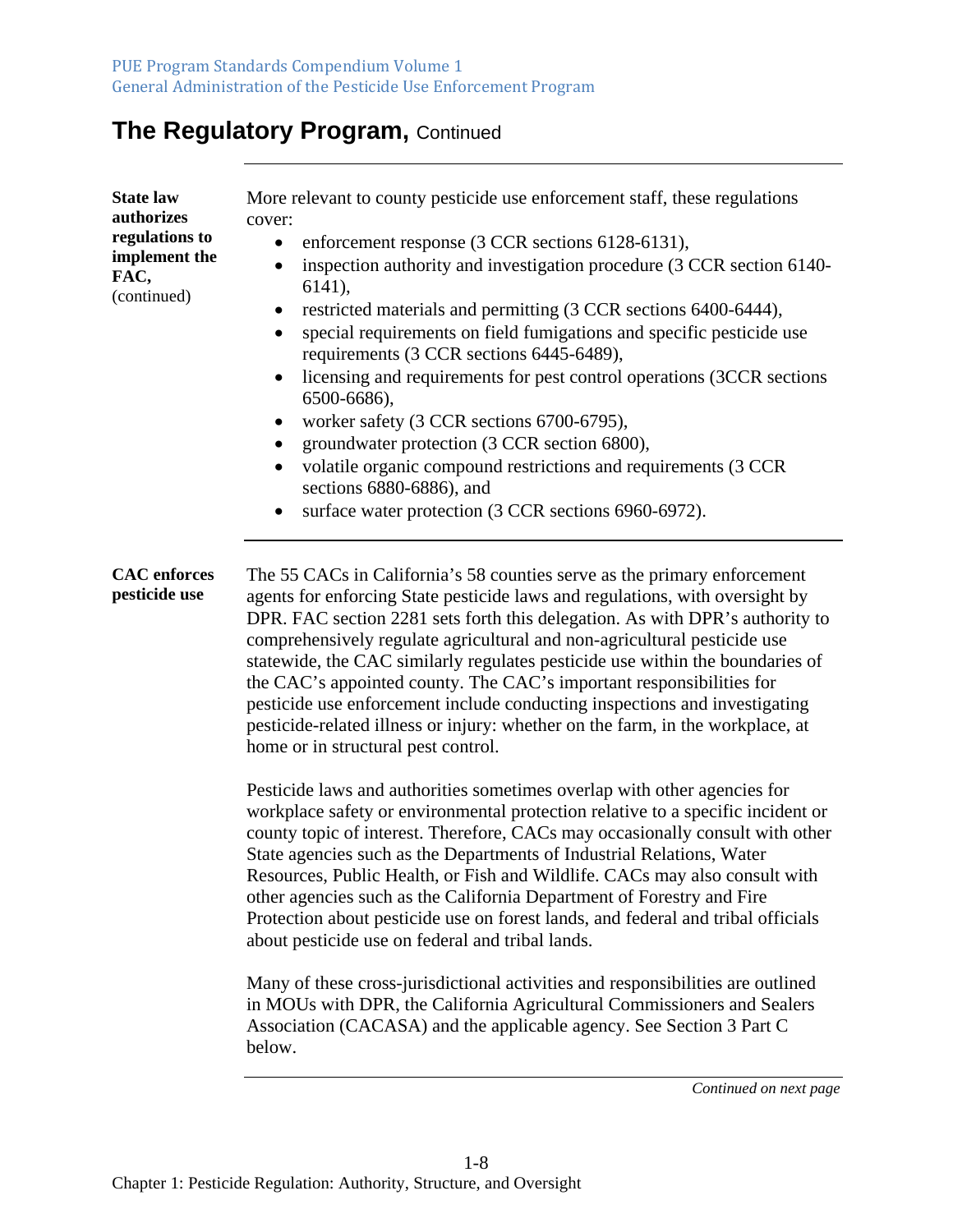# **B. Overlapping Jurisdiction with Cal/OSHA**

| Cal/OSHA has<br>jurisdiction<br>over the<br><b>Pesticide</b><br>Workplace                    | DPR does not preempt other mandated regulation of the pesticide workplace<br>of other state agencies. This fact has required DPR and Department of<br>Industrial Relations (DIR) Division of Occupational Safety and Health (better<br>known as Cal/OSHA) and CACASA to come to an agreement on how to<br>practically and efficiently divide up each agencies jurisdiction over the<br>pesticide workplace.                                                                                                                                                                                                                                                                                                                                                                                                                      |
|----------------------------------------------------------------------------------------------|----------------------------------------------------------------------------------------------------------------------------------------------------------------------------------------------------------------------------------------------------------------------------------------------------------------------------------------------------------------------------------------------------------------------------------------------------------------------------------------------------------------------------------------------------------------------------------------------------------------------------------------------------------------------------------------------------------------------------------------------------------------------------------------------------------------------------------|
| DPR's<br>jurisdiction to<br>regulate worker<br>safety around<br>the pesticide<br>workplace s | FAC section 12981 requires DPR to adopt regulations for, but not limited to,<br>worker protection regarding the following subjects related to pesticides:<br>1) restricting worker reentry into areas treated with pesticides;<br>handling of pesticides;<br>2)<br>3) hand washing facilities;<br>4) farm storage and commercial warehousing of pesticides;<br>5) protective devices; and<br>6) posting of fields, areas, adjacent areas or fields, and storage areas.                                                                                                                                                                                                                                                                                                                                                           |
|                                                                                              | FAC section 12982 provides that DPR and CACs, under the direction and<br>supervision of DPR, shall enforce pesticide and worker safety laws and<br>regulations within their jurisdiction.                                                                                                                                                                                                                                                                                                                                                                                                                                                                                                                                                                                                                                        |
| Cal/OSHA<br>safety of<br>workers<br>handling<br>pesticides                                   | A Memorandum of Understanding between Cal/OSHA, DPR, and CACASA<br>was reached to determine who has primary jurisdiction over the pesticide<br>workplace. DPR and the CACs have primary jurisdiction over the safety of<br>workers handling pesticides or working in pesticide-treated areas (not only<br>fields) with DPR and the CACs. DPR is actively exercising its authority to<br>regulate all handling of pesticides and the reentry of workers into treated<br>fields. Cal/OSHA has primary authority in places of employment related to<br>manufacturing, formulating and packaging, or commercial transportation of<br>pesticides or the entry of workers into treated areas other than fields.<br>Cal/OSHA also retains jurisdiction over the non-pesticide aspects of<br>workplaces where pesticides are being used. |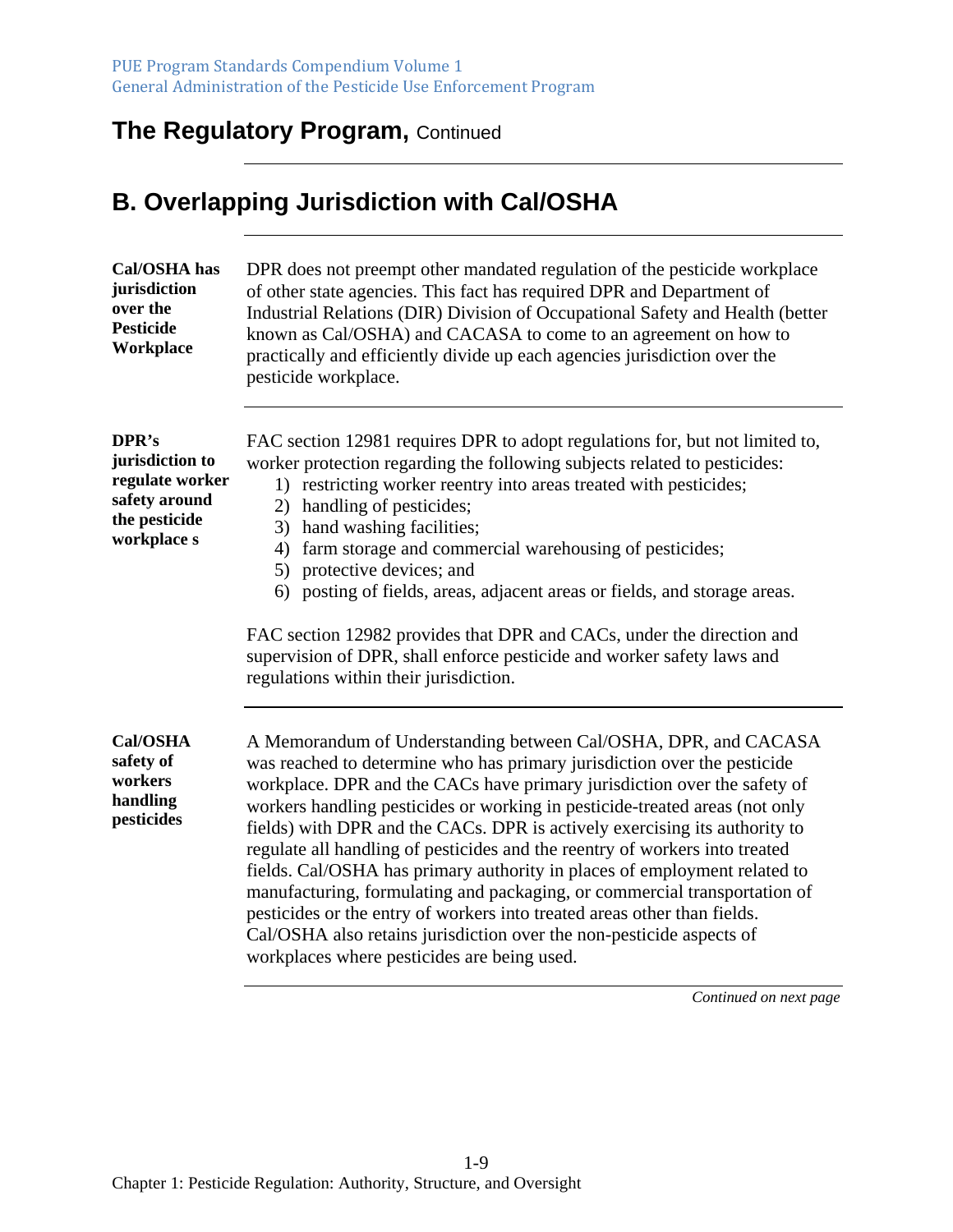# **C. MOUs with Other Agencies**

| Introduction                       | Other state agencies may have cross-jurisdictional responsibilities with DPR<br>and the CACs.                                                                                                                                                                                                                                                                                    |
|------------------------------------|----------------------------------------------------------------------------------------------------------------------------------------------------------------------------------------------------------------------------------------------------------------------------------------------------------------------------------------------------------------------------------|
|                                    | DPR and the CACs have Memoranda of Understanding (MOUs) with several<br>other agencies to clarify responsibilities of each agency when there is an<br>overlap in jurisdiction.                                                                                                                                                                                                   |
| <b>Definition of</b><br><b>MOU</b> | A Memorandum of Understanding is a document that describes an agreement<br>between two or more parties. It provides a general description of the<br>responsibilities and guidelines for activities that are to be assumed by each<br>party, to eliminate duplication of effort and inconsistency of action. DPR and<br>CACASA are parties to several MOUs related to pesticides. |
|                                    | MOUs also include cooperative agreements, management agency agreements,<br>interagency agreements, and joint policy statements.                                                                                                                                                                                                                                                  |
| <b>Updating an</b><br><b>MOU</b>   | Regardless of the year an MOU became effective, it remains in effect until<br>changed or inactivated. Updates to an MOU must be agreed upon and signed<br>by the parties.                                                                                                                                                                                                        |
|                                    | Some MOUs have not been updated to reflect the change in an agency's<br>name; however, these MOUs remain in effect until changed.                                                                                                                                                                                                                                                |
|                                    | Continued on next page                                                                                                                                                                                                                                                                                                                                                           |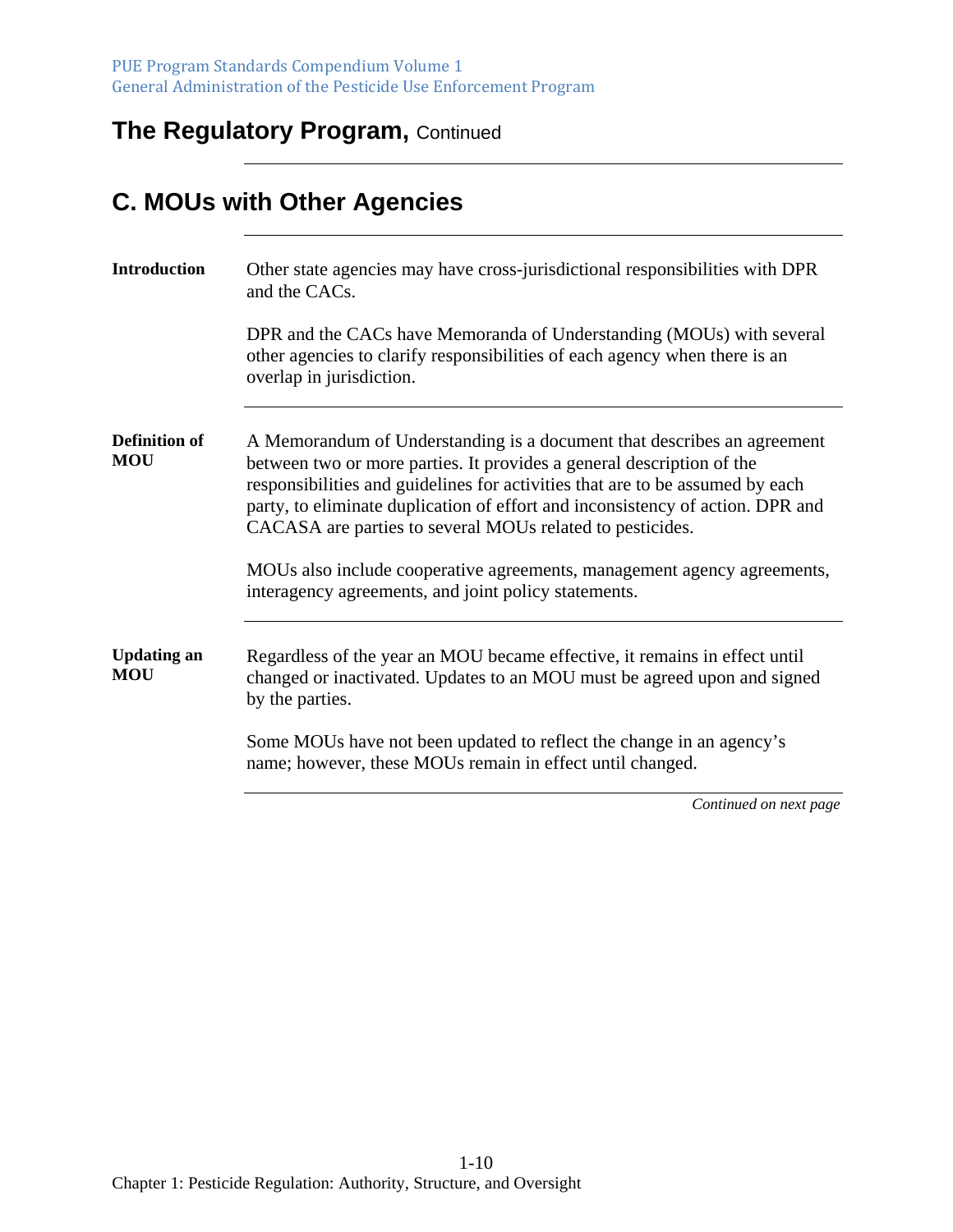**MOU List** There are currently several MOUs in effect which are relevant to the CACs pesticide enforcement program:

#### **DPR and CACASA**:

- Disbursement of Residual Mill Assessment Funds to Enhance Local Pesticide Enforcement Programs
- Control of Injurious Bird Species
- Control of Injurious Field Rodents

#### **DPR, CACASA and the Department of Fish and Wildlife**:

- Fish and Wildlife Protection
- Aleutian Canada Goose
- Rare or Endangered Species

#### **DPR, CACASA and the California Department of Food and Agriculture**:

- Adaptation of Reduced-Risk Pest Management Practices
- Agreement for Attaining Mutual Objectives

#### **DPR, CACASA and the Department of Industrial Relations**:

Employee Protection at the Pesticide Workplace

#### **DPR, CACASA and the California Department of Public Health**:

• Protection of Human Health from the Adverse Effects of Pesticides

#### **DPR, CACASA and the Structural Pest Control Board**:

Structural Pest Control Enforcement Program

#### **DPR, CACASA and the U.S. EPA Region IX**:

Pesticide Episode Reporting, Investigation and Enforcement Action

#### **DPR, the State Water Resources Control Board, the Central Valley Regional Water Quality Control Board and Butte CAC and Glenn CAC**:

 Central Valley Regional Water Quality Control Board's Conditional Waiver of Waste Discharge Requirements for Discharges from Irrigated Lands

The broad outlines of each of these MOUs follows.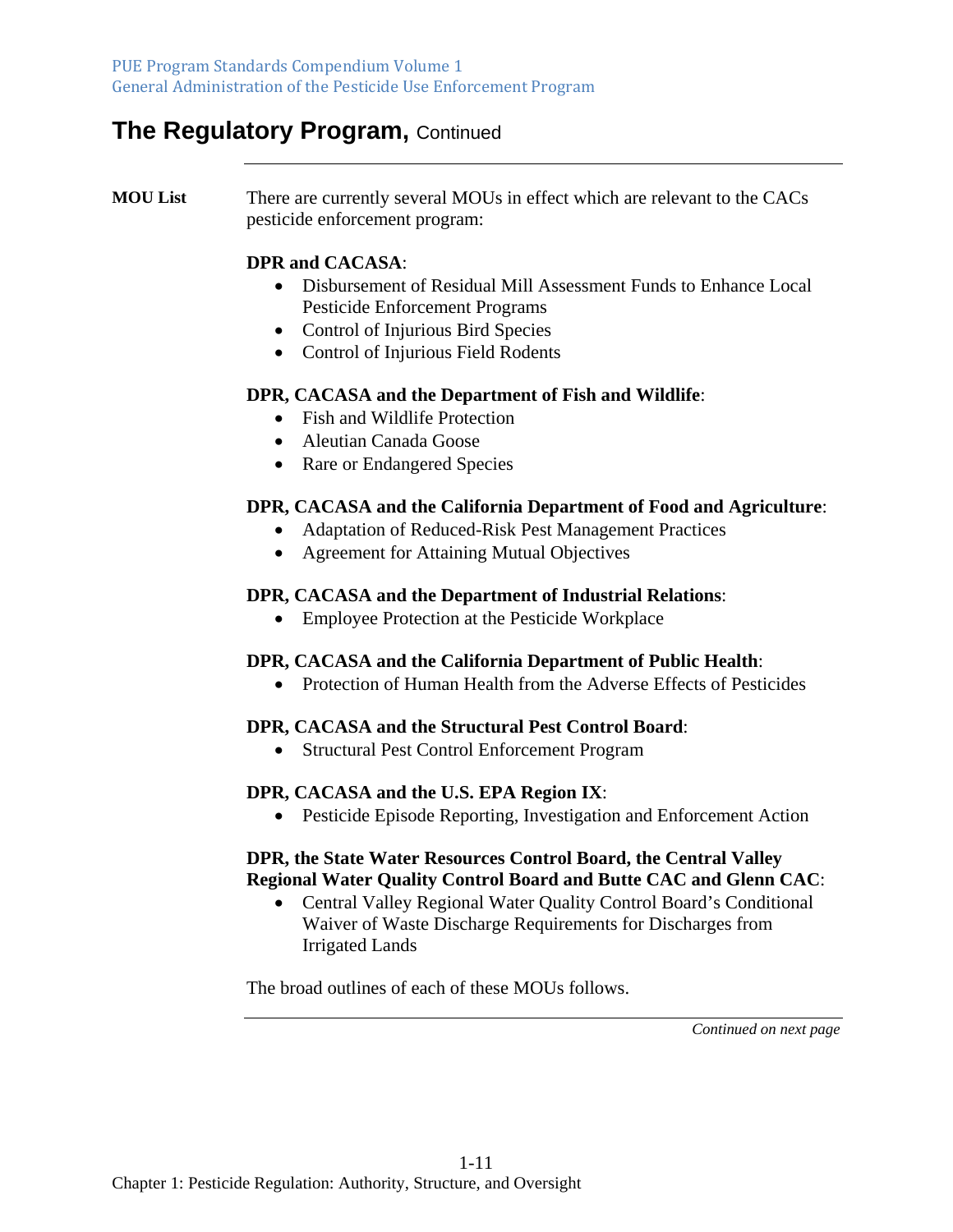| <b>MOUs between</b><br><b>CACASA</b> and<br><b>DPR</b>                                                                    | <b>Control of Injurious Bird Species - Effective date: August 25, 1983;</b><br>provides reasonable means for relief from damage caused by depredating<br>birds and with the least harm to non-offending species. The primary<br>obligations of official agencies engaged in control of injurious bird species<br>are: conservation, crop protection, and the preservation of public welfare.                                                                                                                                                                                                            |
|---------------------------------------------------------------------------------------------------------------------------|---------------------------------------------------------------------------------------------------------------------------------------------------------------------------------------------------------------------------------------------------------------------------------------------------------------------------------------------------------------------------------------------------------------------------------------------------------------------------------------------------------------------------------------------------------------------------------------------------------|
|                                                                                                                           | <b>Control of Injurious Field Rodents - Effective date: August 25, 1983;</b><br>provides reasonable means of relief from damage with the least harm to non-<br>offending species. The primary obligations of official agencies engaged in the<br>control of injurious field rodents are: conservation, crop protection, and the<br>preservation of public welfare.                                                                                                                                                                                                                                      |
|                                                                                                                           | <b>Disbursement of Residual Mill Assessment Funds to Enhance Local</b><br>Pesticide Enforcement Programs - Effective date: May 30, 2006;<br>establishes processes and procedures to invoice for work performed, and<br>distribution and accounting of the CACs' residual mill assessments funds,<br>which are to be used to support county initiatives that will enhance local<br>county pesticide enforcement programs. It establishes roles and<br>responsibilities of DPR and CACASA to carry out mutually agreed upon<br>objectives associated with expenditures of residual mill assessment funds. |
| <b>MOUs between</b><br>DPR, CACASA<br>and Calif. Dept.<br>of Fish and<br><b>Game</b> (now<br><b>Fish and</b><br>Wildlife) | Aleutian Canada Goose - Effective date: April 17, 1987; Joint Policy<br>Statement sets guidelines to eliminate or mitigate hazards to the Aleutian<br>Canada Goose during vertebrate pest control activities during October<br>through April in Butte, Colusa, Contra Costa, Del Norte, Glenn, Humboldt,<br>Merced, San Joaquin, Solano, Stanislaus, Sutter, and Yolo counties.                                                                                                                                                                                                                         |
|                                                                                                                           | Fish and Wildlife Protection - Effective date: January 26, 1995; to ensure<br>that registered pesticides are used in a manner that protects non-target fish<br>and wildlife resources while recognizing the need for pest control. It defines<br>the respective statutory authorities of each agency, principles of the<br>agreement, communication and investigation of pesticide-related wildlife<br>incidents through the Pesticide/Wildlife Incident Response Plan.                                                                                                                                 |
|                                                                                                                           | Rare or Endangered Species - Effective date: July 16, 1984; Joint Policy<br>Statement sets guidelines to eliminate or mitigate hazards to rare or<br>endangered species of mammals, birds, amphibians, reptiles and fish while<br>recognizing need to preserve food supply.                                                                                                                                                                                                                                                                                                                             |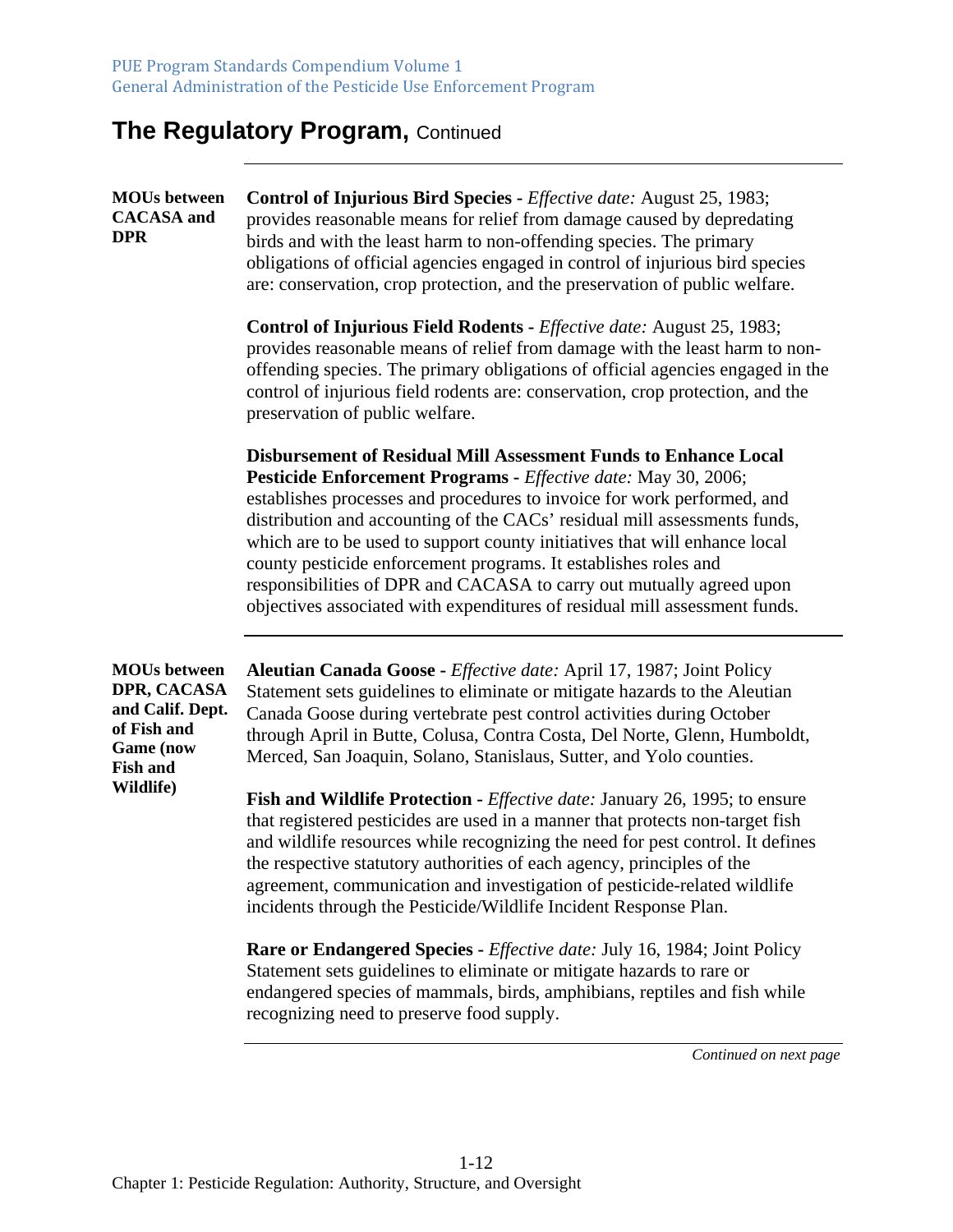| <b>MOU</b> between                                                                             | <b>Adaptation of Reduced-Risk Pest Management Practices - Effective date:</b>                                                                                                                                                                                                                                                                                                                                                                  |
|------------------------------------------------------------------------------------------------|------------------------------------------------------------------------------------------------------------------------------------------------------------------------------------------------------------------------------------------------------------------------------------------------------------------------------------------------------------------------------------------------------------------------------------------------|
| DPR, CACASA                                                                                    | June 25, 2001; to affirm the mutual commitment to facilitate and coordinate                                                                                                                                                                                                                                                                                                                                                                    |
| and the Calif.                                                                                 | adoption of reduced-risk pest management practices, including biological                                                                                                                                                                                                                                                                                                                                                                       |
| Dept. of Food                                                                                  | control approaches, in a comprehensive statewide program. It clarifies the                                                                                                                                                                                                                                                                                                                                                                     |
| and Agriculture                                                                                | roles, relationships, and responsibilities of the parties in achieving this goal.                                                                                                                                                                                                                                                                                                                                                              |
|                                                                                                | Agreement for Attaining Mutual Objectives - Effective date: April 16,<br>1984; outlines mutual objectives for communication, public relations,<br>management, training programs, and program objectives and effectiveness<br>measures. (Agencies in this MOU are the California Association of Weights<br>and Measures Officials, California Agricultural Commissioners Association<br>and the California Department of Food and Agriculture.) |
| <b>MOU</b> between<br>DPR, CACASA<br>and the Dept. of<br><b>Industrial</b><br><b>Relations</b> | <b>Employee Protection at the Pesticide Workplace - Effective date: January</b><br>6, 1993; protection of workers from the potential adverse impacts of<br>pesticides in a coordinated and cohesive manner to eliminate overlap of<br>activities, duplication of effort, and inconsistency of action.                                                                                                                                          |
| <b>MOU</b> between                                                                             | <b>Protection of Human Health from the Adverse Effects of Pesticides -</b>                                                                                                                                                                                                                                                                                                                                                                     |
| DPR, CACASA                                                                                    | <i>Effective date:</i> November 8, 2008; to protect public health in a coordinated                                                                                                                                                                                                                                                                                                                                                             |
| and the Calif.                                                                                 | and cohesive manner, eliminating unnecessary overlap of activities or                                                                                                                                                                                                                                                                                                                                                                          |
| Dept. of Public                                                                                | duplication of effort. The cooperative program addresses problems of human                                                                                                                                                                                                                                                                                                                                                                     |
| <b>Health</b>                                                                                  | health related to vector-borne disease and the use and reporting of pesticides.                                                                                                                                                                                                                                                                                                                                                                |
| <b>MOU</b> between<br>DPR, CACASA<br>and Structural<br><b>Pest Control</b><br><b>Board</b>     | Structural Pest Control Enforcement Program - Effective date: December<br>17, 1998; identifies areas of responsibility, jurisdiction, enforcement, training,<br>and coordination for structural pest control, and reimbursement procedures<br>for training and pesticide enforcement/compliance action activities.                                                                                                                             |
| Cooperative                                                                                    | <b>Pesticide Episode Reporting, Investigation and Enforcement Action -</b>                                                                                                                                                                                                                                                                                                                                                                     |
| <b>Agreement</b>                                                                               | <i>Effective date:</i> April 25, 2005; to ensure a unified and coordinated program of                                                                                                                                                                                                                                                                                                                                                          |
| between DPR,                                                                                   | pesticide episode reporting, investigation, and enforcement action in                                                                                                                                                                                                                                                                                                                                                                          |
| <b>CACASA</b> and                                                                              | California. It sets criteria for priority investigations including human and                                                                                                                                                                                                                                                                                                                                                                   |
| U.S. EPA,                                                                                      | environmental effects (water, air, land, animals and wildlife), economic loss,                                                                                                                                                                                                                                                                                                                                                                 |
| <b>Region 9</b>                                                                                | episodes.                                                                                                                                                                                                                                                                                                                                                                                                                                      |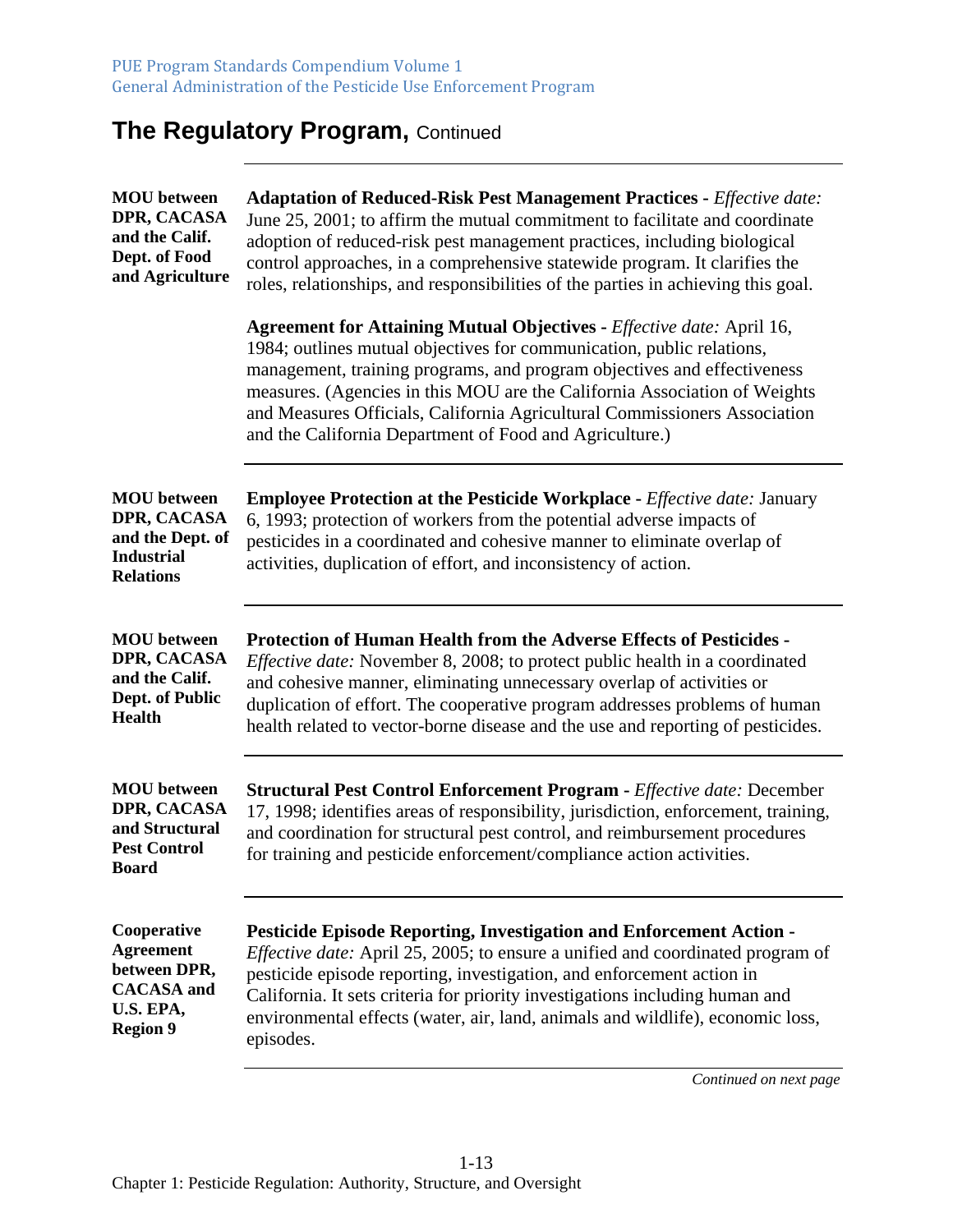**MOU between DPR, State Water Resources Control Board, Central Valley Reg. Water Quality Control Board, CACs of Butte, Glenn** 

**Central Valley Regional Water Quality Control Board's Conditional Waiver of Waste Discharge Requirements for Discharges from Irrigated Lands -** *Effective date:* June 29, 2005; this was for a pilot program in Butte and Glenn Counties in the Sacramento River Basin under jurisdiction of the Regional Water Board, but the two counties may undertake activities related to this MOU throughout the Sacramento River Basin. It is solely related to activities in support of the "Irrigated Lands Program" with interaction between the Regional Water Board and the CACs as well as with growers on a local level to protect water quality from non-point sources of pollution.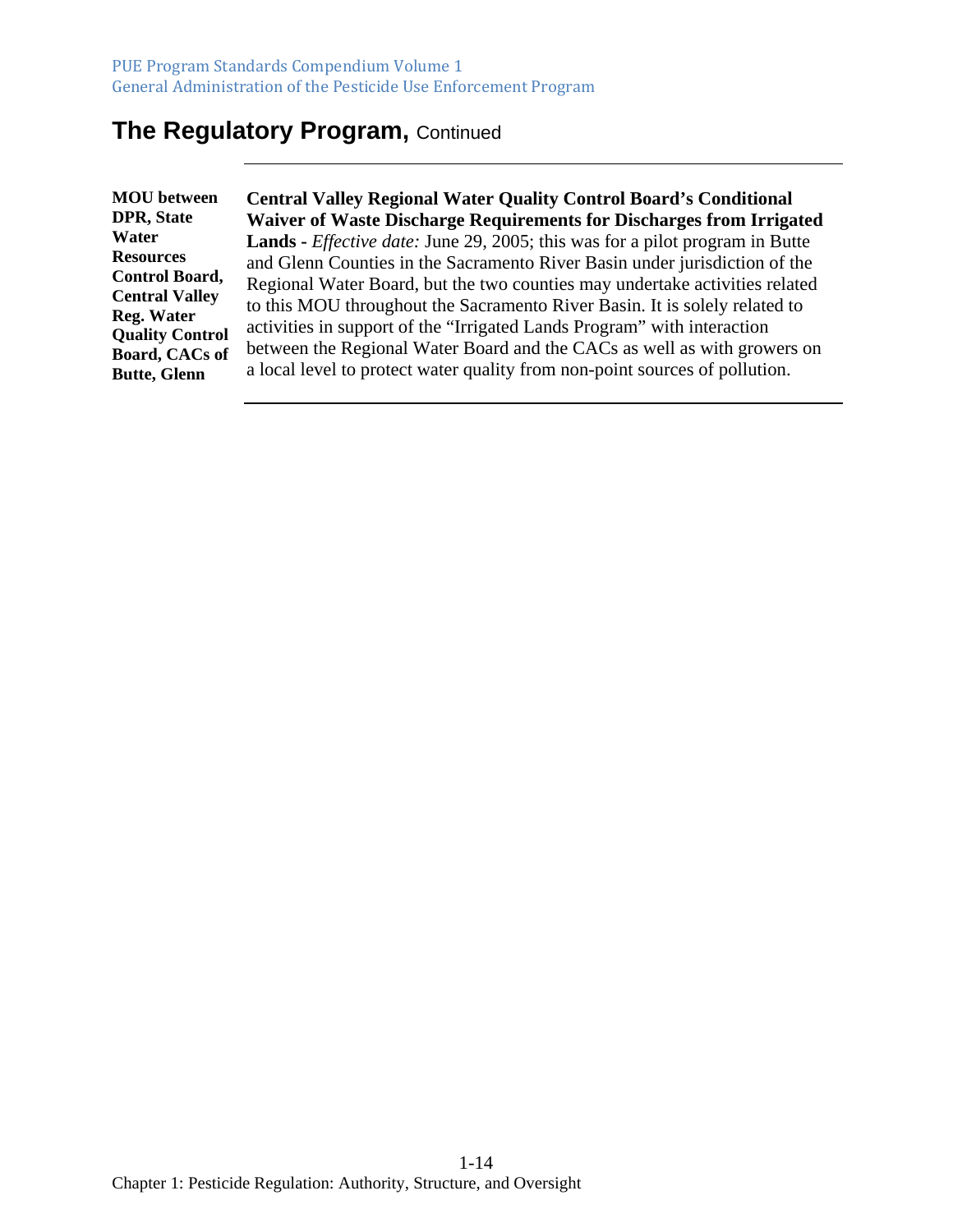### **Section 3 CAC and DPR Authority to Conduct Inspections**

| The CACs conduct thousands of pesticide use inspections and investigations<br>each year.                                                                                                                                                                                                                                                                                                                                                                                                                                                                                                                                                                                                  |
|-------------------------------------------------------------------------------------------------------------------------------------------------------------------------------------------------------------------------------------------------------------------------------------------------------------------------------------------------------------------------------------------------------------------------------------------------------------------------------------------------------------------------------------------------------------------------------------------------------------------------------------------------------------------------------------------|
| The statutory authority for DPR and CAC inspections, in general, is found in<br>Government Code section 11180 ("The head of each department may make<br>investigations and prosecute actions concerning: (a) All matters relating to the<br>business activities and subjects under the jurisdiction of the department. ").                                                                                                                                                                                                                                                                                                                                                                |
| Additionally, the Legislature has granted DPR authority to enter premises to<br>conduct inspections (FAC section 11456) and sample produce for residue<br>(FAC section 12581). 3CCR section 6140 provides DPR and CACs with<br>authority to enter, inspect and/or sample and require records to be produced.<br>Furthermore, when the CAC issues an Operator ID or Permit, the boilerplate<br>text authorizes CAC/DPR entry and inspections at reasonable times. For<br>structural activities, the Legislature granted CACs authority to conduct<br>inspections and investigations on licensees in B&PC section 8616.5 and<br>8616.7 provided that other requirements in the law are met. |
| Whenever possible, the inspector should seek the consent of the property<br>owner or his/her representative. Tact and good judgment must be exercised in<br>all instances. Absent such consent, the right to inspect without a warrant, such<br>as during an inspection, will depend on the nature of the area to be inspected<br>and whether or not the person is licensed.<br>It is important to remember that all investigative work must be conducted at a<br>reasonable time and in a reasonable manner.                                                                                                                                                                             |
|                                                                                                                                                                                                                                                                                                                                                                                                                                                                                                                                                                                                                                                                                           |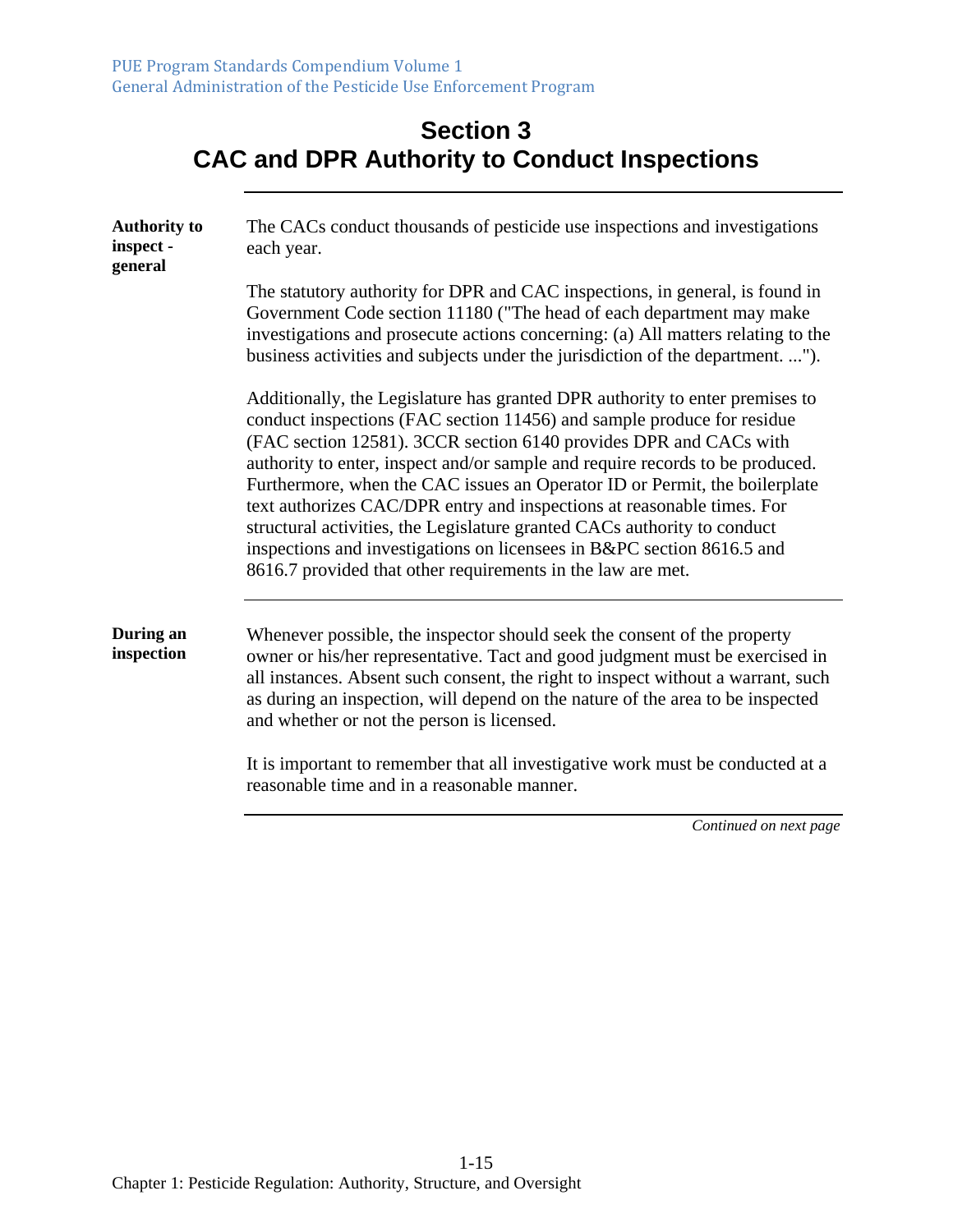| <b>Rights</b><br>protected by<br><b>Constitution</b>                  | Certain constitutional protections regarding searches and seizures must be<br>observed. A visual reconnaissance of a field may, under certain<br>circumstances, constitute a search. Collecting physical evidence, such as<br>residue samples, may be a seizure. If CAC or DPR staff search or seize in<br>violation of someone's constitutional rights, all of the evidence collected will<br>be inadmissible.                                                                                                                                                                                                                                                                                                      |
|-----------------------------------------------------------------------|----------------------------------------------------------------------------------------------------------------------------------------------------------------------------------------------------------------------------------------------------------------------------------------------------------------------------------------------------------------------------------------------------------------------------------------------------------------------------------------------------------------------------------------------------------------------------------------------------------------------------------------------------------------------------------------------------------------------|
|                                                                       | If an inspector has a right to be in an area, his/her observation of things in<br>plain sight does not constitute an unlawful search. This would include<br>observations over a fence from a public road, aerial observations from a<br>reasonable altitude, and observations from these areas made with binoculars.                                                                                                                                                                                                                                                                                                                                                                                                 |
|                                                                       | Both the State and federal constitutions forbid unreasonable searches and<br>seizures of people's houses, persons, and effects. This does not mean that all<br>inspections require warrants. There is a threshold question of whether the area<br>searched was protected by the Fourth Amendment of the U.S. Constitution.<br>The Fourth Amendment protects a person's reasonable expectation of privacy;<br>it protects people, not places. The constitutional analysis is as follows: (1)<br>Has the person exhibited an expectation of privacy? $(2)$ Is the expectation<br>reasonable? and, (3) If the answers to 1 and 2 are yes, has this expectation<br>been violated by unreasonable governmental intrusion? |
| <b>Authority to</b><br>inspect private<br>or non-licensee<br>property | A related issue is the scope of the CAC's authority to conduct such<br>inspections on the premises of parties other than a licensee. Tact and good<br>judgment must be exercised in these instances.                                                                                                                                                                                                                                                                                                                                                                                                                                                                                                                 |
| <b>Authority to</b><br>inspect licensee                               | The FAC deals with a closely regulated industry employing dangerous<br>materials under specific licenses and permits. Numerous legal cases hold that<br>those who hold such licenses have, as a matter of law, consented to the<br>warrantless inspection of their premises, vehicles, equipment, and records<br>maintained in connection with the regulatory scheme.                                                                                                                                                                                                                                                                                                                                                |
|                                                                       | 3 CCR section 6140 authorizes DPR and CACs to enter and inspect, and<br>requires any person responsible for keeping records, to make those records<br>available for inspection.                                                                                                                                                                                                                                                                                                                                                                                                                                                                                                                                      |
|                                                                       | Note: 3CCR section 6140(a) is not a citeable section for administrative civil<br>penalties, but you may cite it on a cease & desist order.                                                                                                                                                                                                                                                                                                                                                                                                                                                                                                                                                                           |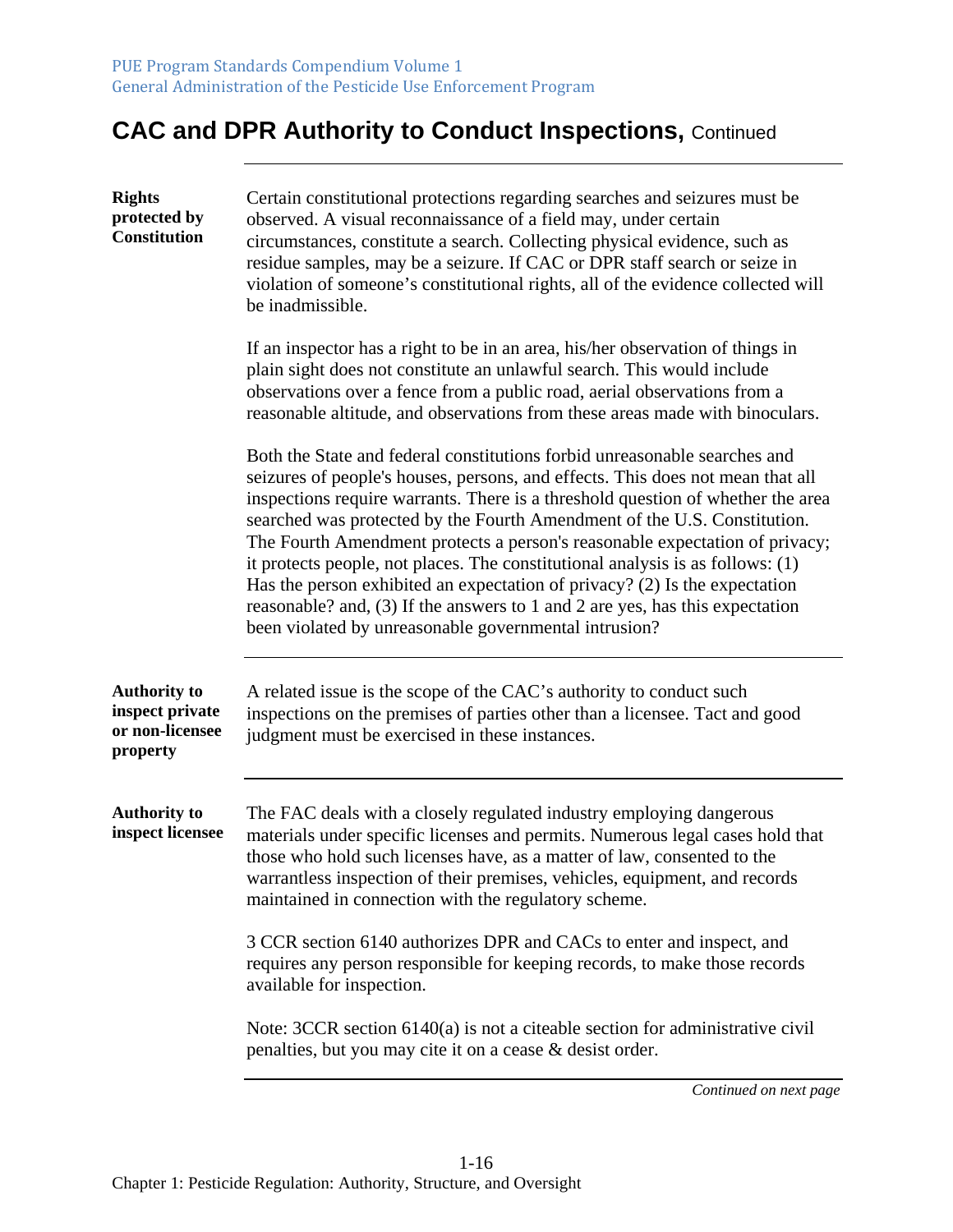| <b>Authority to</b><br>inspect licensee<br>(continued) | Where a licensee or permittee refuses to allow inspection of an area and it is<br>not a dwelling, its appurtenant structures, nor an area where an actual<br>expectation of privacy has been exhibited, there may be a violation of the<br>FAC. The licensee <i>may</i> be charged with a violation, either by direct citation,<br>Notice of Violation, or through the District Attorney.                                                                                                                                                                                     |
|--------------------------------------------------------|-------------------------------------------------------------------------------------------------------------------------------------------------------------------------------------------------------------------------------------------------------------------------------------------------------------------------------------------------------------------------------------------------------------------------------------------------------------------------------------------------------------------------------------------------------------------------------|
|                                                        | <b>Hazardous situation exists.</b> If there is reason to believe that a hazardous<br>situation exists, it may be necessary to issue a cease and desist order or to<br>seize the produce until the inspection is completed. This authority is in FAC<br>sections 11896, 11897, 13101, and 13102. Cease and desist orders may be<br>signed by DPR or a CAC.                                                                                                                                                                                                                     |
|                                                        | Various 3 CCR sections require records to be kept; section 6140(b) requires<br>they be produced for inspection. Refusal to allow inspection of records would<br>be a violation.                                                                                                                                                                                                                                                                                                                                                                                               |
| <b>Authority to</b><br>inspect private<br>property     | In agricultural areas, things such as locked gates, fences, and nearby buildings<br>will usually be found to be an indication of private ownership manifesting a<br>reasonable expectation of privacy. Under these circumstances, it may be a<br>better practice to seek the owner's consent, absent an emergency. In contrast,<br>open fields, common paths leading around or on to the property, roads, such<br>as those used by irrigation districts, and other rights-of-way are generally<br>regarded as accessible without permission.                                  |
|                                                        | Pest control for hire customer. Customers of the business hired to conduct<br>pest control provide the licensed business with permission to control and have<br>access to their property (usually a home) for purpose of the application. In<br>this case, inspectors obtain permission from the business to enter and inspect<br>these houses and properties to determine the business' compliance with the<br>requirements. The consent in these cases is indirect – from the owner to the<br>licensee to the inspector. The licensee is, in effect, an agent of the owner. |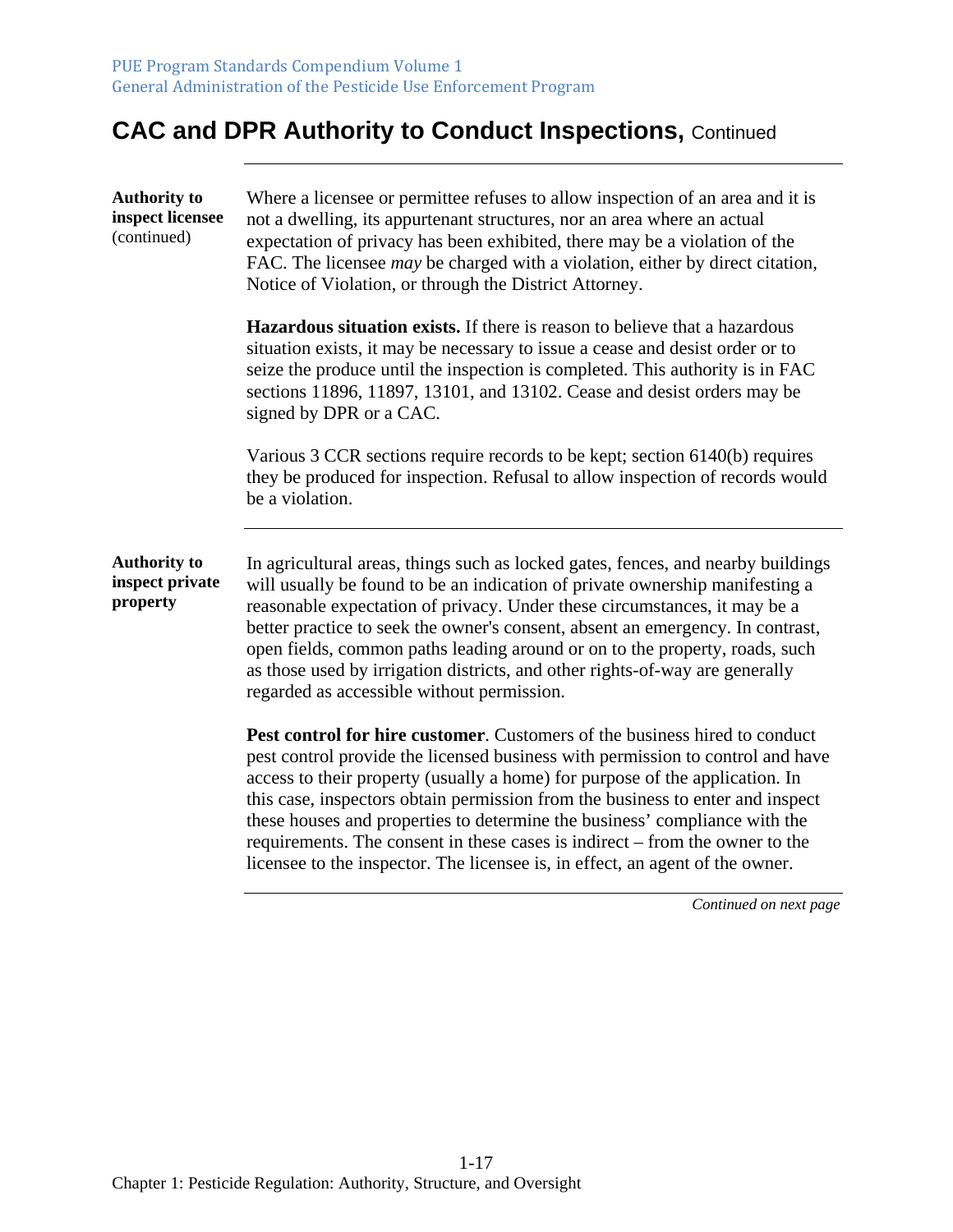| <b>Consent to</b><br>inspect       | Whenever possible, the inspector should seek the consent of the property<br>owner or his/her representative who may be the licensee. Absent such<br>consent, the right to inspect without a warrant will depend on the nature of the<br>area to be inspected. If it is an open field, orchard, or similar area and the<br>inspection is to be made at reasonable time and in a reasonable manner, the<br>inspection would not violate the party's right to be free from unreasonable<br>searches guaranteed by the 4th Amendment to the U.S. Constitution and the<br>California Constitution.                                                                                                                                                                                                                                                                                                                                                                                                                                            |
|------------------------------------|------------------------------------------------------------------------------------------------------------------------------------------------------------------------------------------------------------------------------------------------------------------------------------------------------------------------------------------------------------------------------------------------------------------------------------------------------------------------------------------------------------------------------------------------------------------------------------------------------------------------------------------------------------------------------------------------------------------------------------------------------------------------------------------------------------------------------------------------------------------------------------------------------------------------------------------------------------------------------------------------------------------------------------------|
|                                    | If the property to be inspected belongs to a party who is not a licensee, for<br>example a private dwelling, or in the situation where a grower is using a<br>non-restricted material, or in a commercial structure not involved in pest<br>control operations, the inspector should obtain consent from the owner or<br>his/her representative before entering the premises over the fumigator's<br>objections. This may be oral consent, but if it is refused, the inspector should<br>contact his/her supervisor for assistance.                                                                                                                                                                                                                                                                                                                                                                                                                                                                                                      |
| <b>Conducting an</b><br>inspection | When conducting an inspection, the inspector should identify himself/herself<br>and indicate their official capacity. The inspector should explain his/her intent<br>to conduct an inspection under the legal authority of FAC section 2281 (CAC<br>joint responsibility), section 11456 ("Director may enter "), section 12581<br>(residue) and/or 3 CCR section 6140 (inspection authority). If the party then<br>refuses to allow the inspection, it should be explained that the refusal is a<br>violation of the terms of the license and a misdemeanor (FAC sections 11891)<br>and 12996). The person should be asked, "Are you refusing to allow this<br>inspection?" If the answer is "yes," the inspector should then ask, "Do you<br>understand that your refusal is a violation of the law?" If the person admits<br>that they understand, or merely denies that the inspector has the authority to<br>proceed, a citation or Notice of Violation should be issued or a complaint may<br>be filed with the District Attorney. |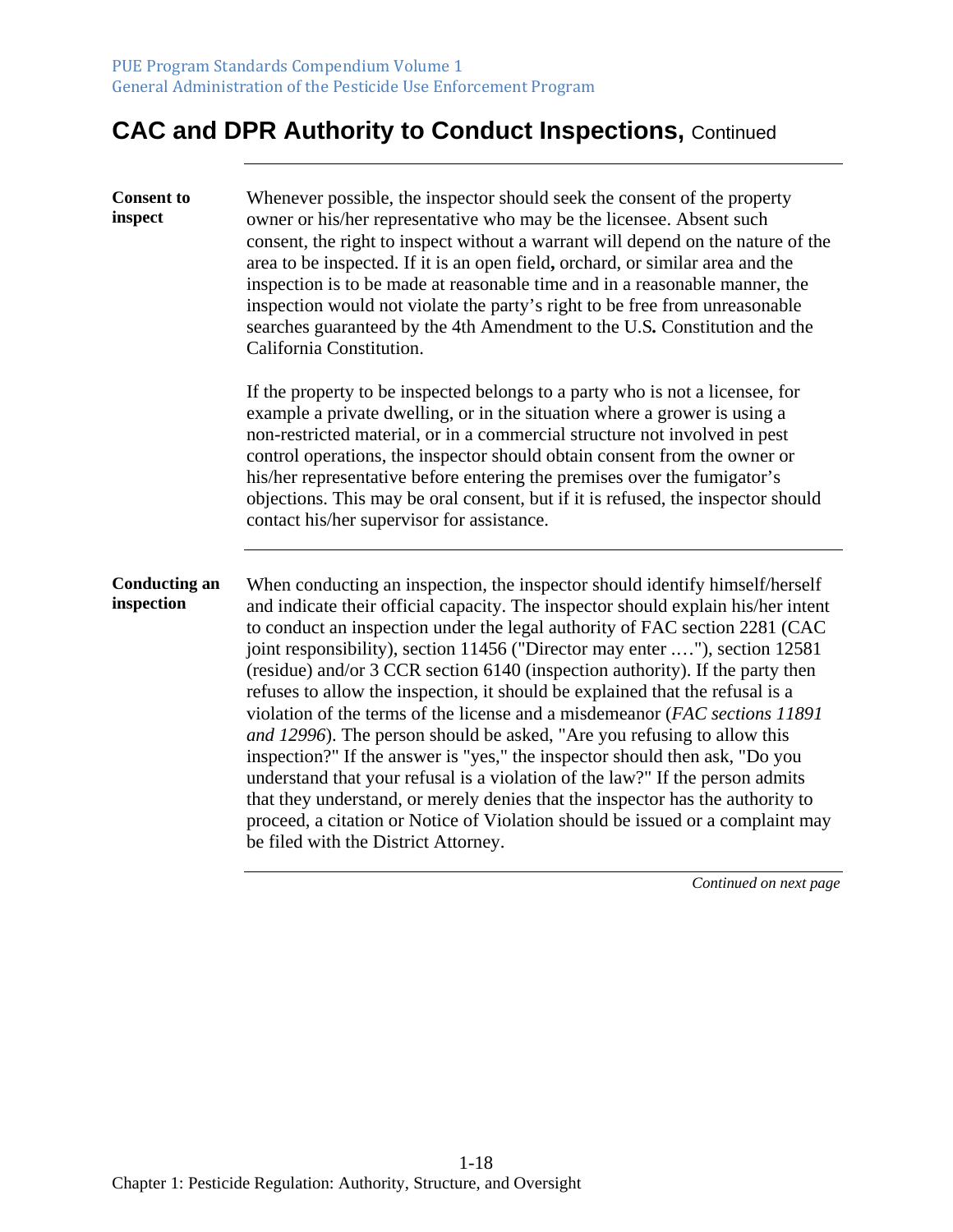| <b>Obtaining</b><br>assistance to<br>inspect | It may be necessary to seek an inspection warrant from the superior court<br>with the assistance of DPR's Office of Legal Affairs or county counsel (See<br>Gov. Code section 1822.50 et. seq.).                                                                                                                                                                                                    |  |
|----------------------------------------------|-----------------------------------------------------------------------------------------------------------------------------------------------------------------------------------------------------------------------------------------------------------------------------------------------------------------------------------------------------------------------------------------------------|--|
|                                              | <b>Administrative subpoena to inspect.</b> As a final resort, records may be<br>obtained by administrative subpoena duces tecum obtained from DPR legal<br>staff pursuant to Government Code section 11131. These subpoenas are<br>signed by DPR legal staff. If a subpoena is refused, a court order to enforce<br>must be obtained.                                                               |  |
| If a question<br>arises                      | State and county field staffs should consult their supervisors, their county<br>counsel, DPR Regional Offices, and/or DPR's Office of Legal Affairs if a<br>serious question arises. When appropriate, direct communication between the<br>local county counsel or District Attorney, county personnel and DPR legal<br>staff should be established to quickly resolve entry and inspection issues. |  |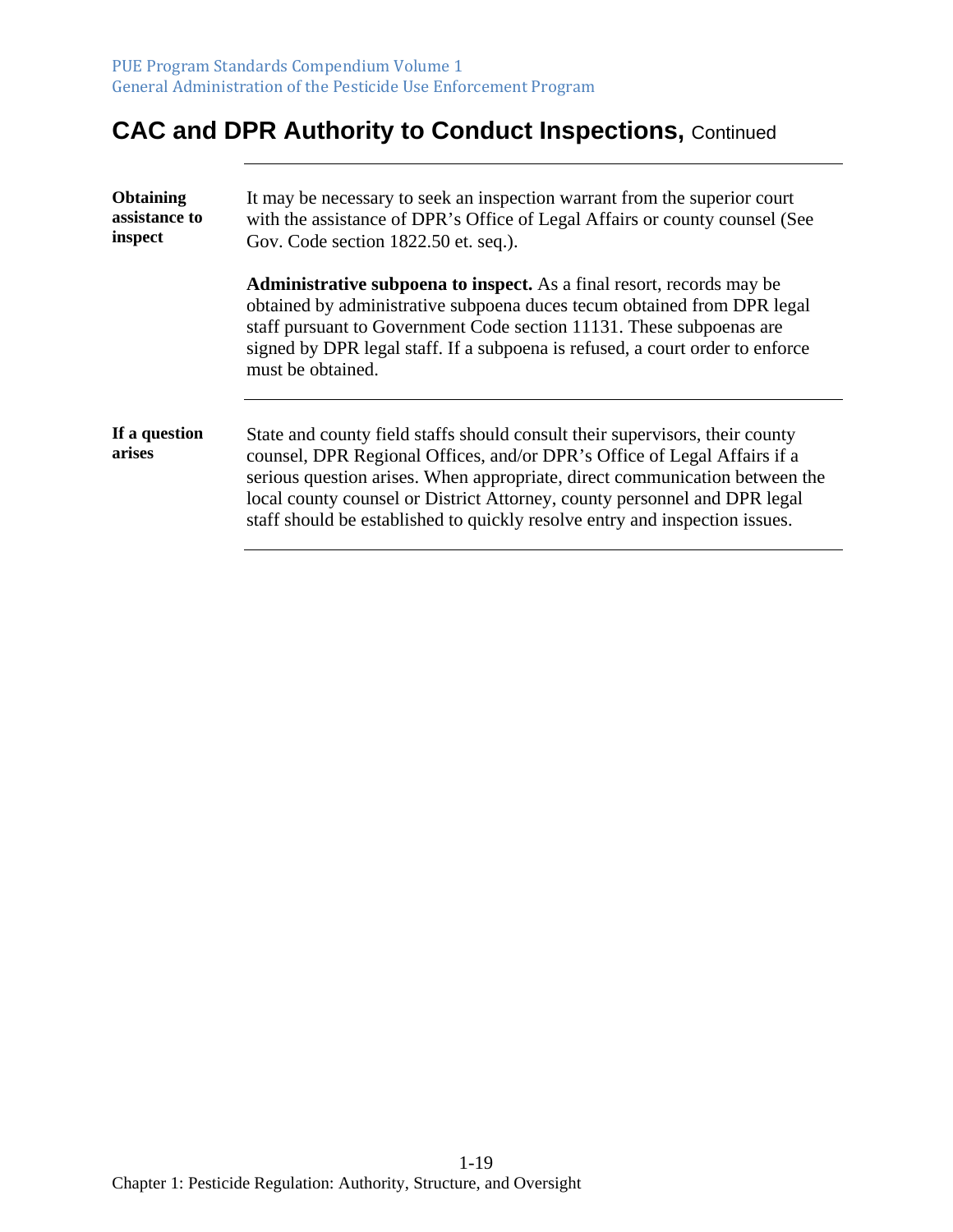| <b>Section 4</b>                                |
|-------------------------------------------------|
| <b>Adopting County Pest Control Regulations</b> |

| <b>Introduction</b>                                            | FAC section 11501.1 prohibits local regulation of the registration, sale,<br>transportation, or use of pesticides, except as specifically provided in the<br>FAC. However, FAC sections 11503 and 11503.5 provide a limited exception<br>to allow for the adoption of CAC regulations.                                                                                                                                                           |  |
|----------------------------------------------------------------|--------------------------------------------------------------------------------------------------------------------------------------------------------------------------------------------------------------------------------------------------------------------------------------------------------------------------------------------------------------------------------------------------------------------------------------------------|--|
| <b>CAC</b> authority<br>in to adopt<br>regulations             | FAC sections 11503-11511 in Division 6, Pest Control Operations allows<br>CACs to adopt regulations supplemental to those of DPR. FAC sections<br>11504-11511 specifically spell out the required process.                                                                                                                                                                                                                                       |  |
| <b>Suggested</b><br>county<br>consultation                     | DPR encourages the CAC to consult with county counsel, county<br>administrator, or any other county authority normally consulted when making<br>a decision of this magnitude before proceeding with the proposed regulation.                                                                                                                                                                                                                     |  |
|                                                                | When developing a regulation that supplements DPR's pest control operation<br>regulations, CACs should consult with the appropriate county agency with<br>responsibility for county California Environmental Quality Act (CEQA)<br>compliance.                                                                                                                                                                                                   |  |
|                                                                | DPR encourages the CAC to review the "notice of intention to adopt"<br>regulations" and the text of the proposed regulation with their EBL prior to<br>publishing the notice.                                                                                                                                                                                                                                                                    |  |
| <b>Applicable</b><br>sections for<br><b>CAC</b><br>regulations | FAC section 11503 authorizes the CAC to adopt regulations to supplement<br>those of DPR concerning the conduct of pest control operations and records<br>and reports of those operations. The development and adoption of<br>commissioner regulations must follow to the extent practicable the process<br>required for adoption of regulations at the state level. They must also be<br>reviewed and approved by DPR before they are operative. |  |
|                                                                | Section 11503.5 pertains only to agricultural production within $\frac{1}{4}$ mile of<br>schools. Regulations adopted under the authority of section 11503.5 become<br>effective in 30 days, unless disapproved by DPR.                                                                                                                                                                                                                          |  |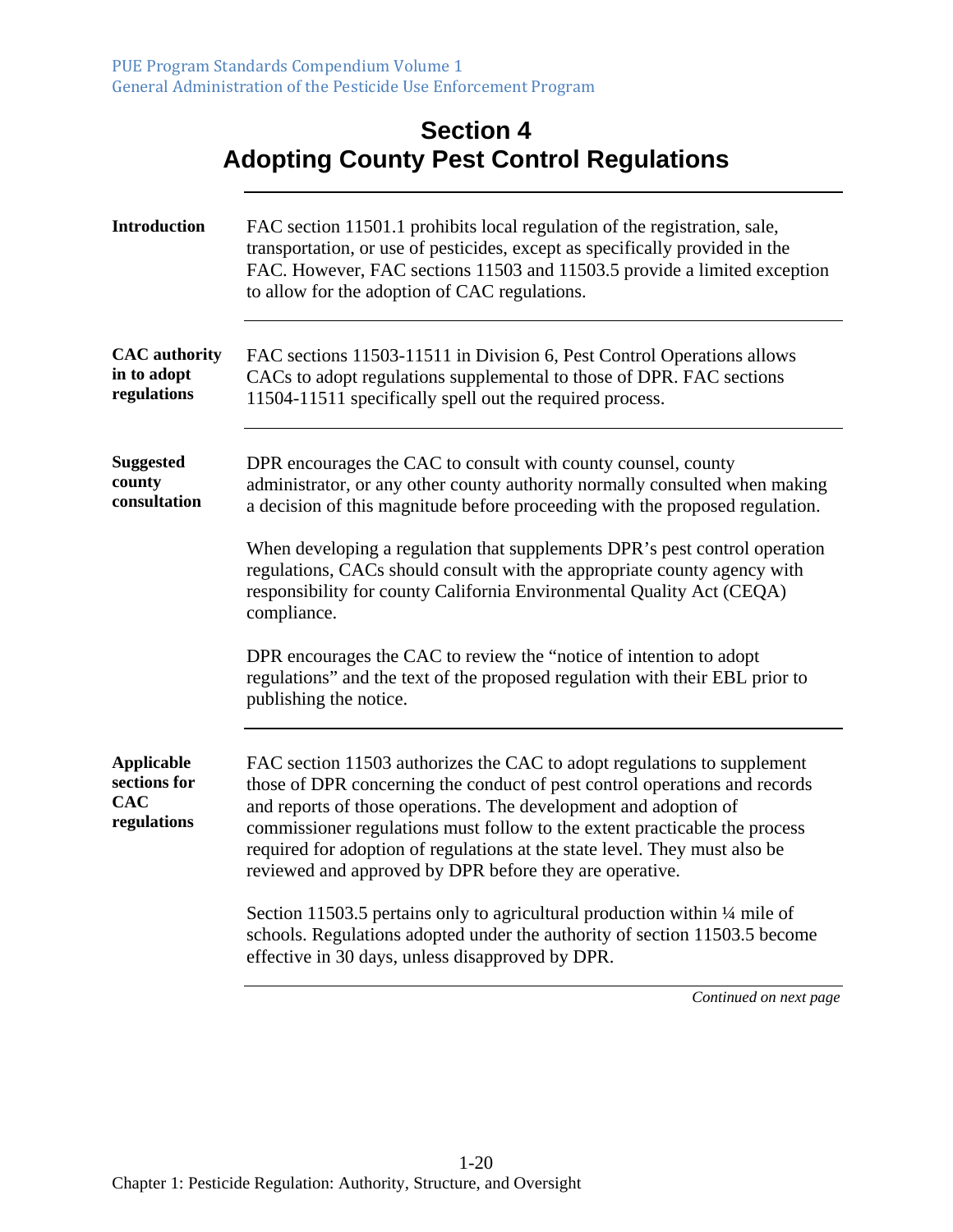## **Adopting County Pest Control Regulations, Continued**

| <b>Applicable</b><br>sections for<br><b>CAC</b><br>regulations,<br>(continued) | Under FAC section 11738, a CAC's supplemental pest control operation<br>regulations may provide for qualification by examination of pest control<br>business registrants, persons in charge of the pest control operations of those<br>registrants, and persons employed by those registrants to operate pest control<br>equipment (other than aircraft) within the county.                                                                                                                                                                                                                                                                        |
|--------------------------------------------------------------------------------|----------------------------------------------------------------------------------------------------------------------------------------------------------------------------------------------------------------------------------------------------------------------------------------------------------------------------------------------------------------------------------------------------------------------------------------------------------------------------------------------------------------------------------------------------------------------------------------------------------------------------------------------------|
|                                                                                | Under FAC section 11739, a CAC's regulations may provide grounds for<br>cancellation of a pest control business's county registration to operate pest<br>control equipment within the county unless a person qualified pursuant to<br>FAC section 11738 is in charge of the operations, or each unit that is operated<br>within the county is under the personal direction of a person qualified<br>pursuant to FAC section 11738.                                                                                                                                                                                                                 |
| <b>Emergency</b><br>regulations                                                | If, in the opinion of the CAC, the public health, welfare, or safety requires<br>that any regulation take effect immediately, the CAC shall designate it as an<br>emergency regulation. The CAC specifies in writing the facts which<br>constitute the necessity for the emergency regulation. The CAC should<br>forward the written "Statement of Emergency" together with the completed<br>regulation action to DPR. An emergency regulation becomes effective on the<br>date it is approved by DPR (FAC section 11511).                                                                                                                         |
| <b>Publishing and</b><br>mailing the<br>notice                                 | The CAC must publish in a newspaper of general circulation in the county the<br>"Notice of Intention to Adopt Regulations" at least 10 days in advance of a<br>hearing where the regulations are to be adopted, amended or repealed (FAC<br>section 11504). The notice shall contain a statement of the time, place, and<br>nature of the proceedings and the entire regulation or an informative summary<br>(FAC section 11505). Also 10 days before, the CAC must mail a copy of the<br>"notice of intention to adopt regulations" to all registered Pest Control<br>Advisers and Pest Control Businesses as well as any other interested party. |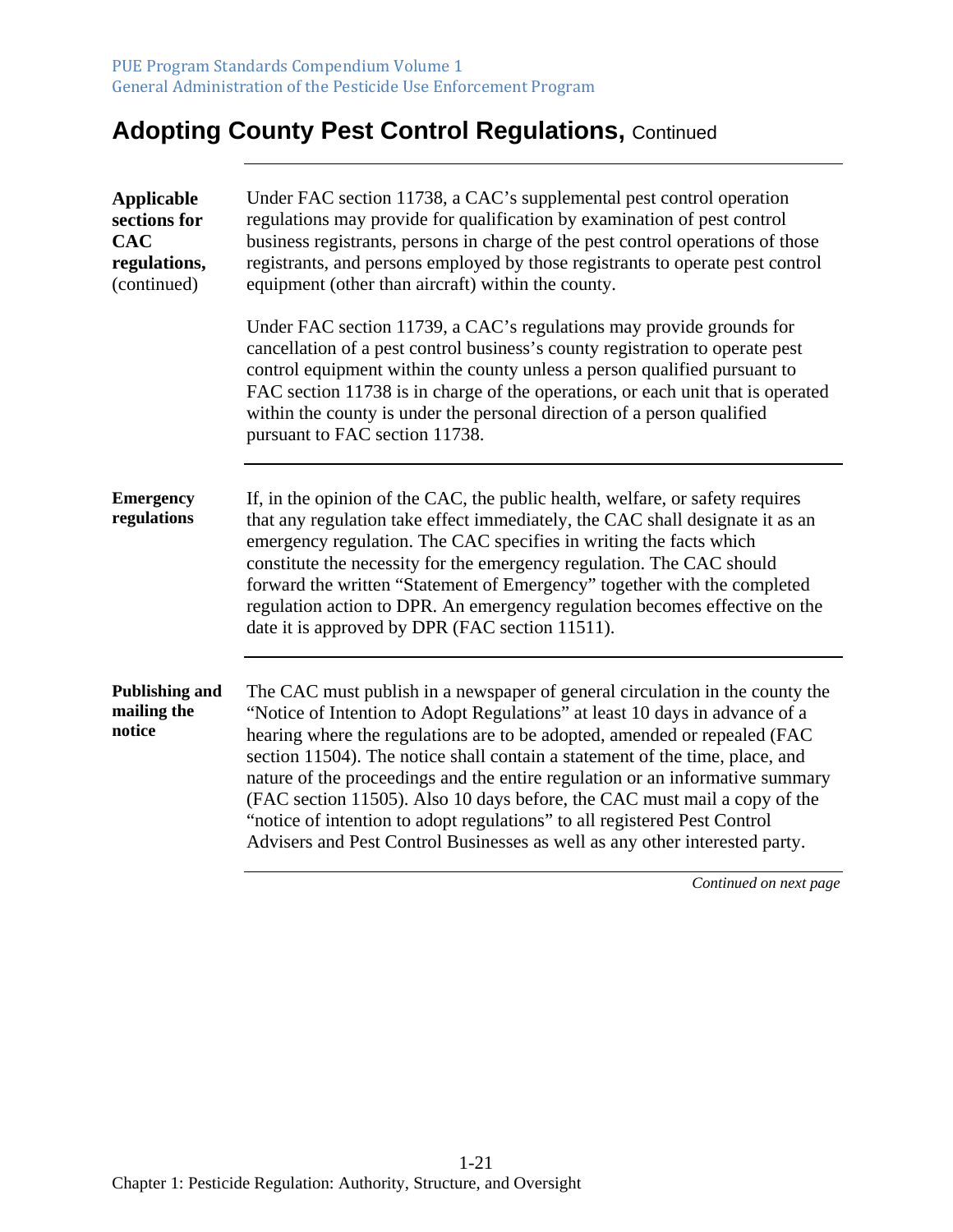## **Adopting County Pest Control Regulations, Continued**

| <b>APA</b><br>requirements                                        | However, the CAC should make the newspaper publication and mailing of the<br>notice so that it will be received at least 45 days in advance of the closing date<br>by which the interested persons can submit statements, arguments, or<br>contentions to the CAC in writing or orally at a public hearing, since the<br>CAC's "Notice of Intention to Adopt Regulations" will provide for at least a<br>45-day public comment period.<br>The APA requires a minimum 45-day public comment period, and that is an<br>APA provision that is practicable for the CAC to follow.                                                                                                                                           |  |
|-------------------------------------------------------------------|-------------------------------------------------------------------------------------------------------------------------------------------------------------------------------------------------------------------------------------------------------------------------------------------------------------------------------------------------------------------------------------------------------------------------------------------------------------------------------------------------------------------------------------------------------------------------------------------------------------------------------------------------------------------------------------------------------------------------|--|
| <b>Hearing and</b><br>consideration of<br>comments                | If a hearing is requested, the CAC shall allow any interested person to present<br>information, and the CAC shall consider all relevant matter which is<br>presented (FAC sections 11507 and 11508). The CAC should respond to the<br>relevance and merit of all comments made either in writing or orally before<br>adopting any regulation. The hearing may be continued or postponed as<br>determined by the CAC (FAC section 11509).                                                                                                                                                                                                                                                                                |  |
| <b>Documents and</b><br>approval for<br><b>CAC</b><br>regulations | To adopt county regulations, the CAC prepares and submits the following<br>documents, with the proposed pest control regulations, to DPR for review, as<br>specified in the Administrative Procedure Act and FAC:<br>"Notice of intention to adopt regulations" referenced in FAC sections<br>11504 and 11505, which contains an "informative summary"<br>referenced in FAC section 11505 and information similar to that found<br>in a DPR notice of proposed adoption of regulations<br>An initial statement of reasons<br>The text of the CAC's regulations as proposed and as adopted<br>A final statement of reasons in which the CAC responds to all<br>$\bullet$<br>comments received during the comment period. |  |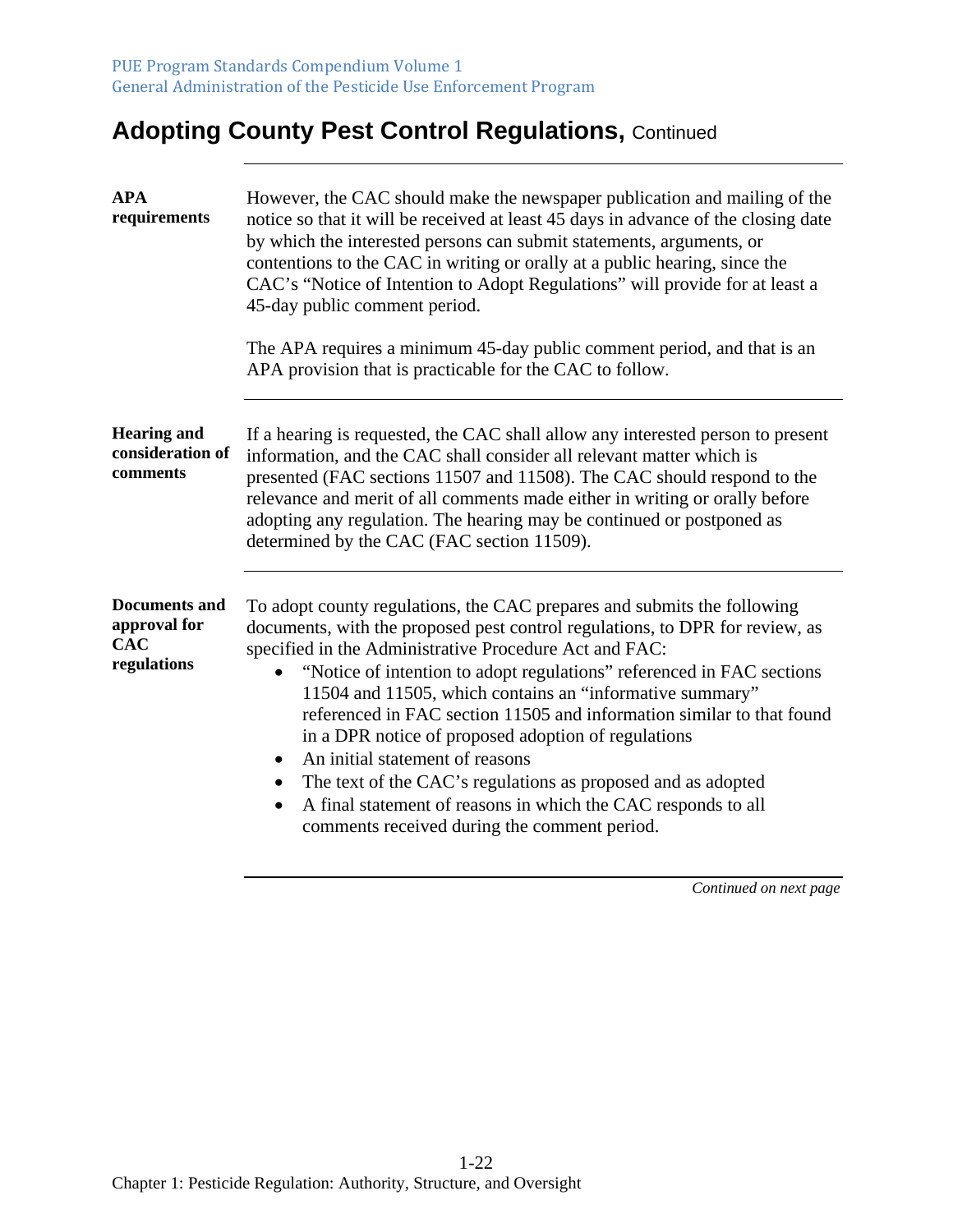## **Adopting County Pest Control Regulations, Continued**

| <b>Documents and</b><br>approval for<br><b>CAC</b><br>regulations<br>(continued) | FAC section 11503 requires that DPR review and approve a regulation of the<br>CAC before it becomes operative. DPR considers the necessity, clarity,<br>authority, and consistency of the regulation, as defined by Government Code.<br>CCR section $6110(a)$ also requires DPR to prepare a report and post for<br>public comment 45 days prior to approval. If approved, the CAC's regulation<br>will be filed with DPR. (FAC section 11510). Upon notification by DPR that<br>a CAC's regulation has been approved, the CAC should notify all affected<br>parties that the regulation has been approved and indicate the regulation's<br>effective date. The CAC should keep a complete record of the proceedings. |  |  |
|----------------------------------------------------------------------------------|-----------------------------------------------------------------------------------------------------------------------------------------------------------------------------------------------------------------------------------------------------------------------------------------------------------------------------------------------------------------------------------------------------------------------------------------------------------------------------------------------------------------------------------------------------------------------------------------------------------------------------------------------------------------------------------------------------------------------|--|--|
|                                                                                  | Note: All of the above also applies to FAC section 11503.5, except that the<br>CAC's regulation becomes effective 30 days after submittal by the CAC,<br>unless expressly disapproved by DPR. (FAC section 11510)                                                                                                                                                                                                                                                                                                                                                                                                                                                                                                     |  |  |
| <b>Sample</b><br>regulations                                                     | Please contact the DPR Office of Legal Affiairs.                                                                                                                                                                                                                                                                                                                                                                                                                                                                                                                                                                                                                                                                      |  |  |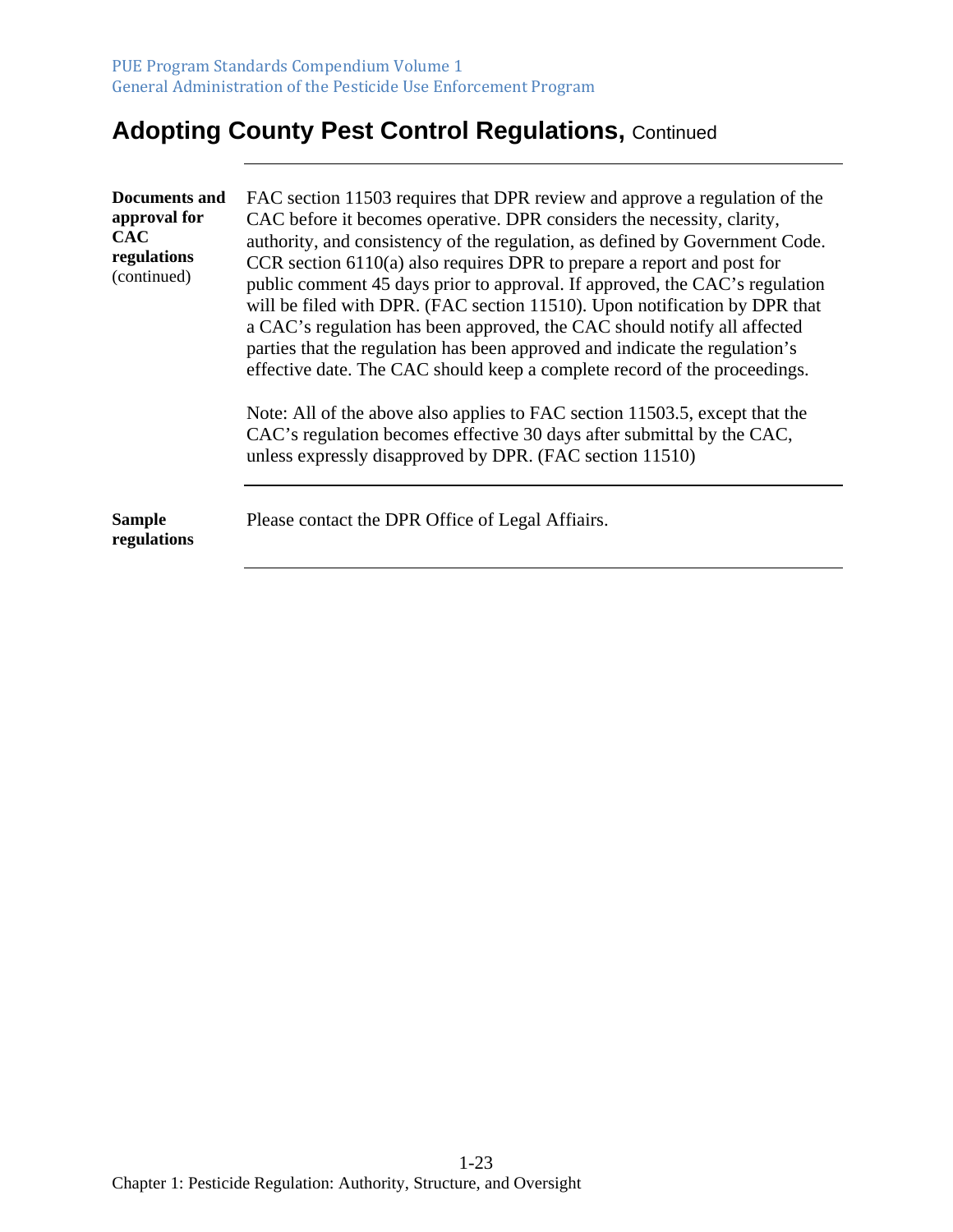#### **Section 5 Pesticide Use on Federal Facilities & Tribal Land**

**Introduction** There are three types of reserved federal lands: military, public, and Indian (tribal). This section describes pesticide use on federal facilities, federal land, and tribal land.

#### **A. Federal Facilities & Federal Lands**

**Background** U.S. EPA monitors compliance by federal facilities to assure they obey environmental laws and regulations through on-site inspections and by reviewing information submitted by U.S. EPA, states, and tribes. U.S. EPA works in partnership with other federal, state, tribal, and local agencies to ensure federal facilities meet their environmental requirements. Federal facilities, like all other regulated facilities, are responsible to comply with environmental requirements, including following pesticide laws on federal land.

**Guidance** The following guidance should be followed relative to pesticide use on federal facilities. It also outlines the administrative actions that may be taken against persons who violate the State's pesticide laws when working on federal facilities. This guidance summarizes DPR's research on this issue and has been reviewed by the Legal Office. U. S. EPA, who coordinates the federal facilities program, has also reviewed this guidance and indicated they have no issue with it.

> Where the term "federal facilities" is used, it includes all property under the control of the federal government and federal employees. The term "state laws" includes implementing regulations, and the terms "the State" and "states" include CACs.

**Scope** This section can be used to interpret a variety of pesticide use scenarios encountered by CACs relative to pesticide use by federal employees on federal facilities. This includes, but is not limited to:

- Investigations (drift, illnesses, etc.)
- Use monitoring inspections
- Maintaining pesticide use records
- Operator identification numbers & pesticide use report submission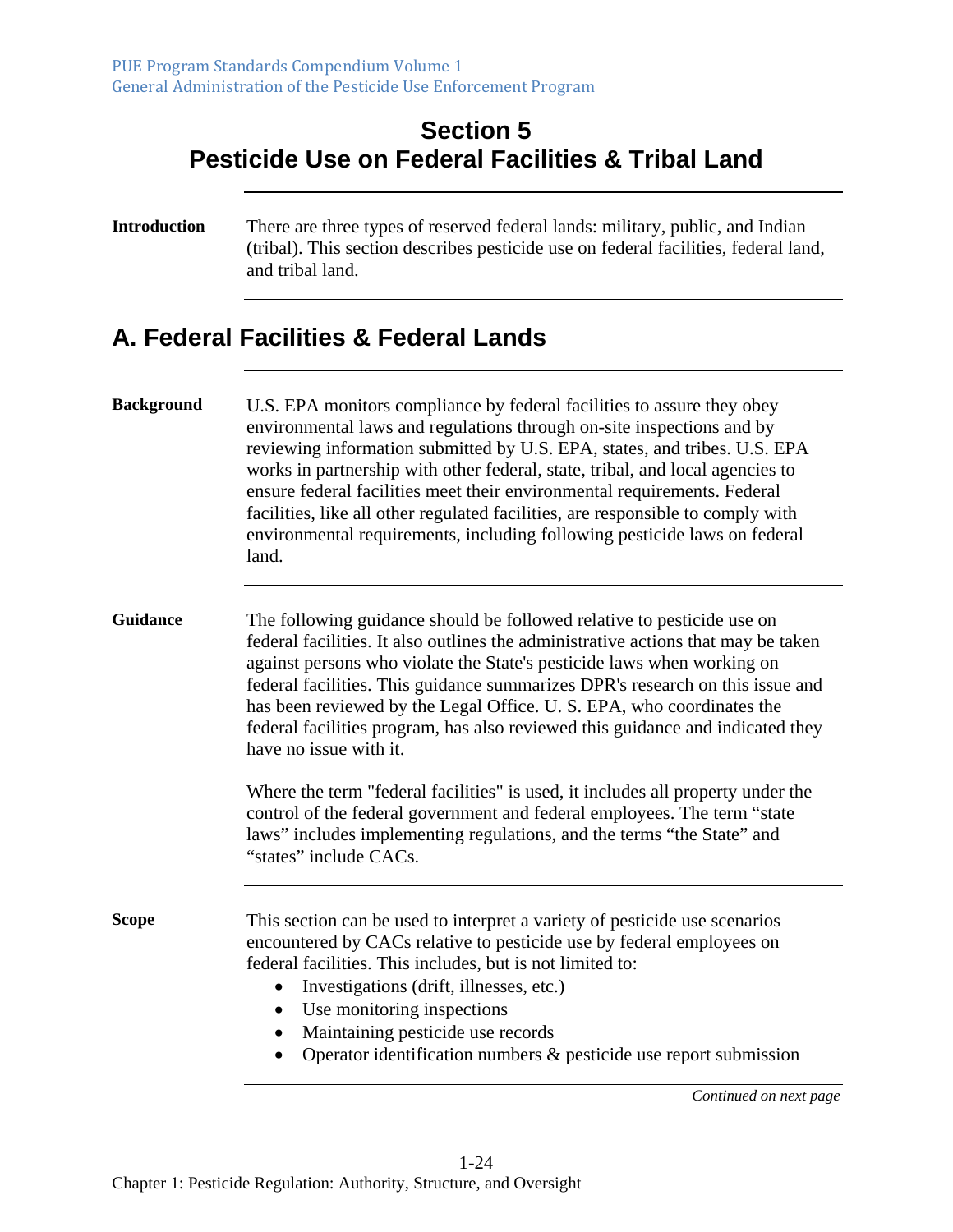**A. Direct regulation and civil penalties** 

Only Congress or the President, if authorized by federal statute, can require the federal government to comply with state regulatory laws on federal facilities. However, even where the federal government is required to comply with certain state laws, states cannot levy penalties against the federal government for violation of those laws unless clearly authorized by federal statute to do so.

At present, Congress has not required the federal government to comply with state pesticide laws and has not authorized states to levy civil penalties against the federal government for violation of those laws. Apart from the exceptions listed below, the State cannot directly regulate pesticide use by federal employees on federal facilities. Nor can the State impose civil penalties against federal agencies, officials, or employees for violations of state pesticide laws on federal facilities. Constitutional law also shields private contractors from direct regulation and civil penalties when they are hired by a federal agency to operate a federal facility to satisfy a federal mandate.

#### *Policy:*

Pest control operators who work on federal facilities are not private contractors who *operate* federal facilities. Pest control businesses do not operate federal facilities; they are hired to perform some of the tasks necessary to the operation of the facility under the supervision of the facility operator. Also, to our knowledge, there are no federal mandates that specifically require the use of pesticides on federal facilities. Therefore, DPR and the CACs have authority to directly regulate private persons who conduct pest control activities on federal facilities at the request of, or under contract to, a federal agency or the operator of the federal facility. DPR and the CACs can also impose penalties on these private persons for violations of state pesticide laws.

DPR and the CACs also have regulatory and penalty authorities over private persons and the applicators they hire, who lease or use federal facilities for personal purposes rather than to fulfill a federal mandate.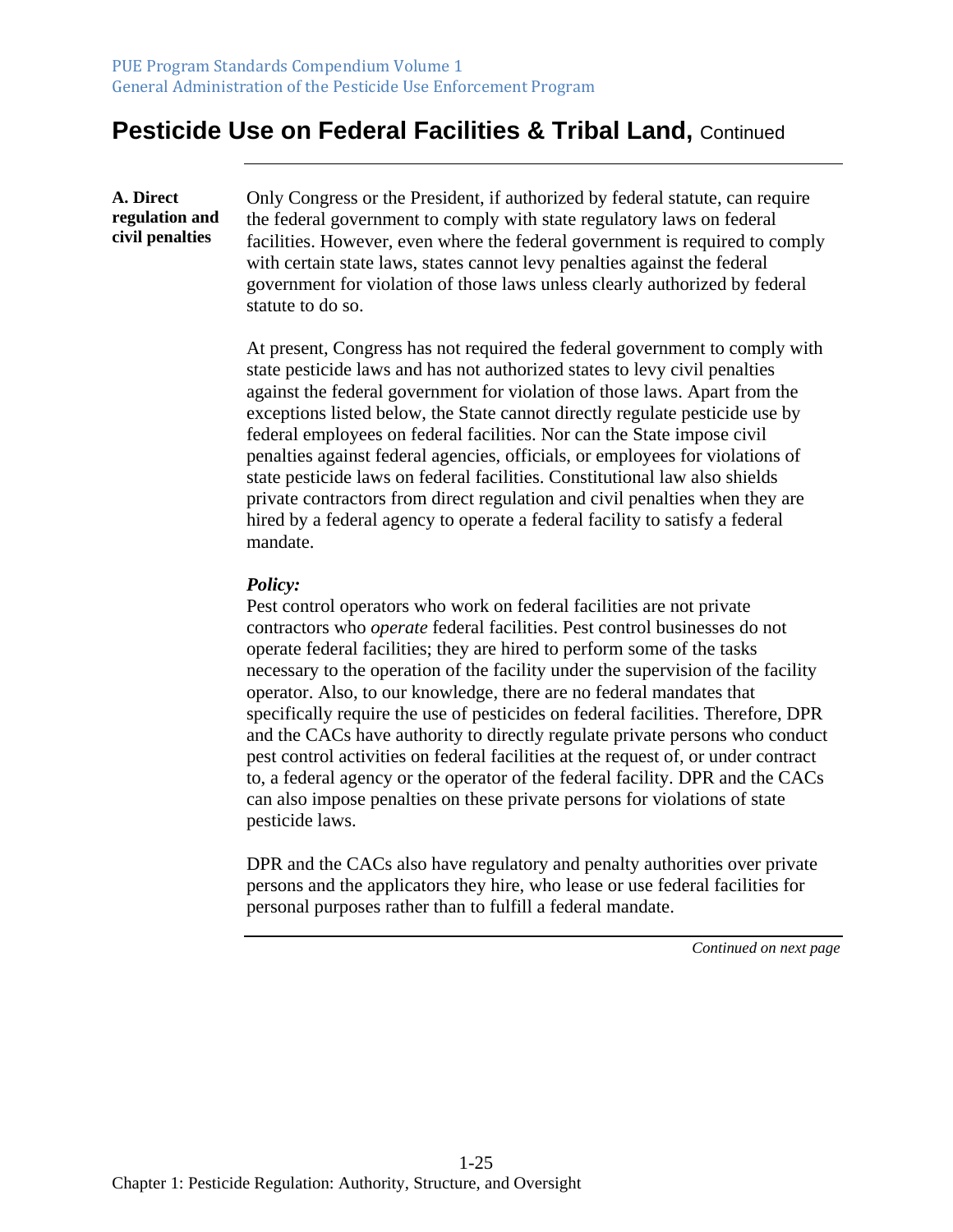**B. Executive Order 12088 – Federal Compliance with Pollution Control Standards** 

Executive Order 12088, "Federal Compliance with Pollution Control Standards," requires federal agencies to comply with pollution control standards established pursuant to specified federal statutes, including the Federal Insecticide, Fungicide, and Rodenticide Act. It became effective in 1978 and has not been withdrawn or superceded.

This Executive Order obliges federal agencies to comply with applicable pollution control standards; to take steps necessary to prevent, control or abate environmental pollution that occurs on their facilities; and to work cooperatively with federal, state, and local agencies to resolve disputes.

The Executive Order does not provide DPR or the CACs with authority to compel federal agencies' compliance with state pesticide laws or to take civil penalty actions against a federal agency, official, or employee for violations of these laws. Instead, it allows state and local agencies to request the Administrator of U.S. EPA to resolve conflicts that arise concerning federal agency compliance with state and local pollution control standards.

Since the Executive Order does not clearly define "pollution control Standards", the courts, federal agencies, and regulatory agencies have been left to determine the applicability of environmental requirements on a case-by-case basis. In *Sierra Club v. Peterson* (consolidated with *Coalition for Alternatives to Pesticides in Northern California v. Block*), the federal appellate court found California's restricted material permit program to be a pollution control standard under this Executive Order and that the U.S. Forest Service was required to obtain a permit before using 2,4-D on property under their control located in California.

#### *Policy:*

Using this case as a guide, DPR determined that the following are pollution control standards within the context of the Executive Order:

- 1. The pesticide registration program;
- 2. The restricted material permit program;
- 3. The pesticide storage, transportation, and disposal program;
- 4. The general standards of care regarding pesticide applications listed in 3 CCR sections 6600, and 6602 - 6616;
- 5. The ground and surface water protection programs; and
- 6. The toxic air contaminants program.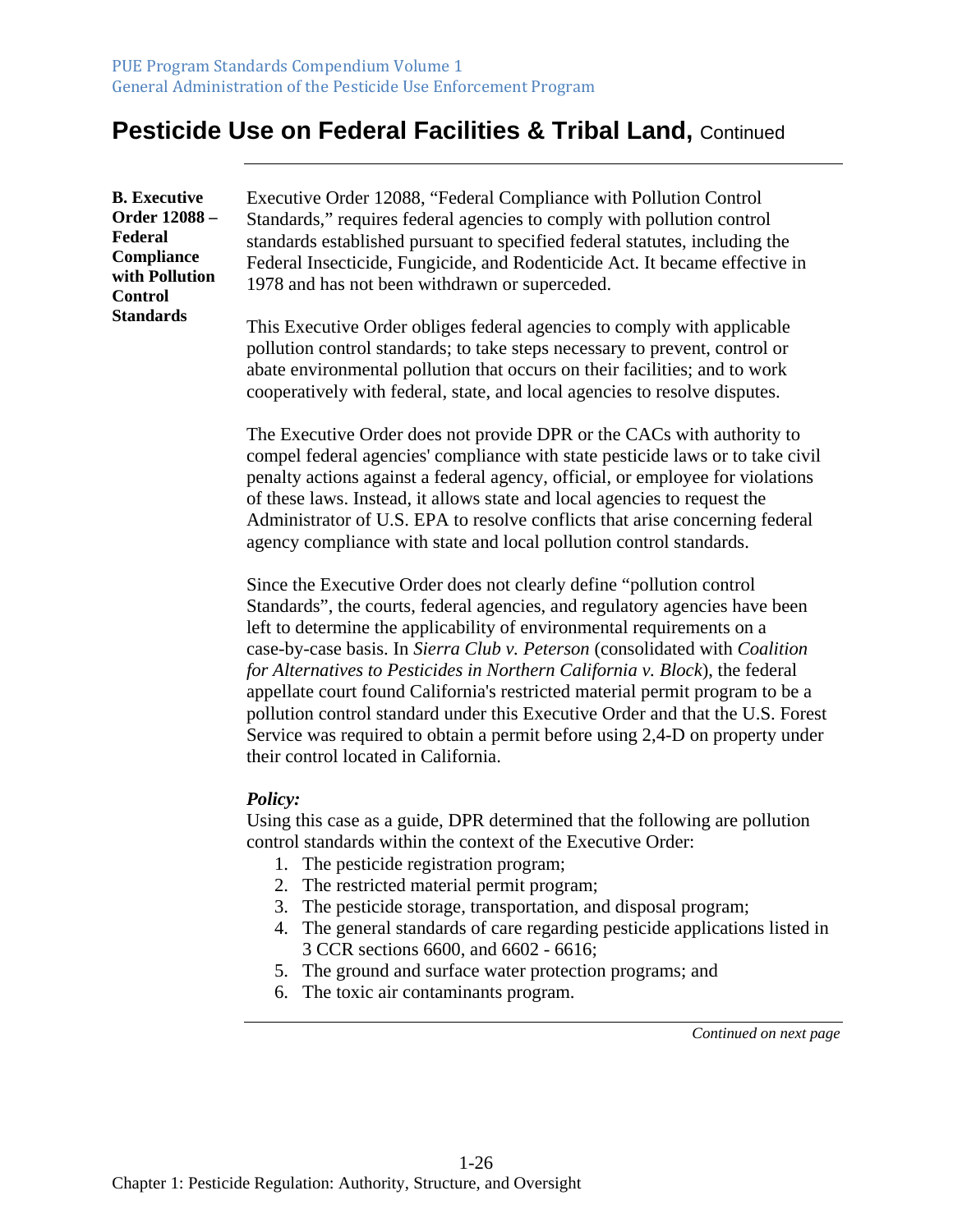**C. Federal agencies' applicator certification**  Federal law requires U.S. EPA to designate the pesticides they register as general or restricted use. Only certified applicators may handle or supervise the use of restricted use pesticides so designated by U.S. EPA. U.S. EPA approves applicator certification plans proposed by states, tribes, and federal agencies. Federal agencies may qualify federal employees under an approved Federal Agencies Plan or they may obtain applicator certification from the states where their facilities are located. For example, pesticide applications at U.S. Geological Survey facilities "will be made only by properly trained and State certified applicators." Alternatively, the Secretary of Defense submits a plan to U.S. EPA for certifying Department of Defense (DoD) employees to apply restricted-use pesticides and the plan is approved by U.S. EPA. DoD employees certified in accordance with the plan may, without obtaining any additional state certification, use and supervise the use of restricted use pesticides while engaged in performance of their official duties

Federal regulations require states to accept federal employees qualified under approved federal plans or to describe any additional requirements in the State's Plan for Certification of commercial and Private Applicators of Restricted Use Pesticides. California's approved plan requires federal agencies to "provide assurance that their applicators are knowledgeable concerning California laws and regulations pertaining to pesticides."

#### *Policy:*

At present, DPR accepts applicator certification from agencies approved by the U. S. EPA. Federal employees certified under their agency's approved federal plan must present a current certificate to the CAC when applying for a restricted material permit and to a licensed pesticide dealer when purchasing restricted use pesticides.

**U.S. EPA brochure** 

U.S. EPA has written a brochure, *Federal Facilities Inspections: A Guide to EPA's Access and Inspection Authorities*. The brochure may be viewed at <https://www.epa.gov/sites/production/files/2013-09/documents/accessbrochureapril2013.pdf>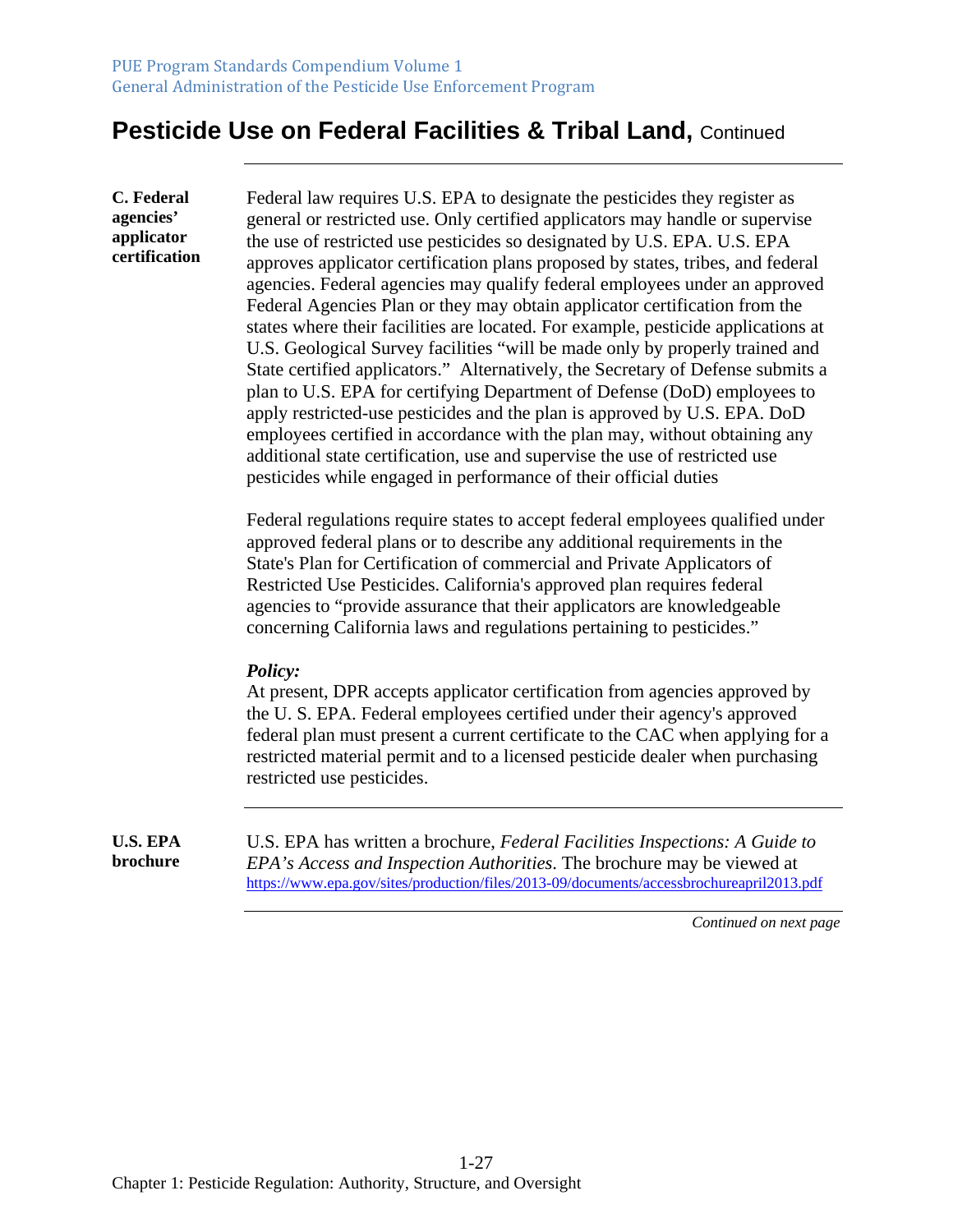| <b>Federal facility</b><br>policy summary |      | b. Federal employees performing pest control on federal facilities:        |
|-------------------------------------------|------|----------------------------------------------------------------------------|
|                                           | i.   | <b>Regulatory Requirements:</b>                                            |
|                                           |      | 1. Must comply with federal, state, and local pollution control            |
|                                           |      | standards established pursuant to the Federal Insecticide,                 |
|                                           |      | Fungicide, and Rodenticide Act per Executive Order 12088.                  |
|                                           |      | 2. Must obtain applicator certification prior to the purchase and use      |
|                                           |      | of restricted use pesticides.                                              |
|                                           |      | 3. Must comply with requirements on the registered pesticide label.        |
|                                           |      | ii. Administrative Actions and Civil Penalties:                            |
|                                           |      | 1. DPR and CACs cannot assess civil penalties against federal              |
|                                           |      | agencies or their employees for violations of state or federal law.        |
|                                           |      | 2. DPR and CACs can refuse, revoke, or suspend any license,                |
|                                           |      | certificate, registration, or permit issued by DPR or the CAC for          |
|                                           |      | violations of state laws.                                                  |
|                                           |      | 3. Executive Order 12088 provides that U.S. EPA is responsible for         |
|                                           |      | dispute resolution between a federal facility and a federal, state, or     |
|                                           |      | local regulatory agency. The CAC should inform DPR when they               |
|                                           |      | determine that a federal agency violated a pollution control               |
|                                           |      | standard and failed to cooperate in the investigation or correction        |
|                                           |      | of the problem.                                                            |
|                                           |      | c. California laws apply to the following people:                          |
|                                           |      | Persons who are not federal employees and who are hired by or<br>$\bullet$ |
|                                           |      | under contract to a federal agency or the facility operator to             |
|                                           |      | perform pest control on a federal facility                                 |
|                                           |      | Private persons who lease or contract for the use of federal               |
|                                           |      | facilities for private activities                                          |
|                                           | i.   | DPR and CACs can take administrative actions for violations of state       |
|                                           |      | laws. Administrative civil penalty action would be taken in lieu of        |
|                                           |      | criminal prosecution or civil penalties by DPR through the Attorney        |
|                                           |      | General. CAC's administrative action against a county-issued               |
|                                           |      | registration or permit and DPR administrative action against a             |
|                                           |      | DPR-issued license or certificate, can be in addition to any other CAC     |
|                                           |      | and/or DPR administrative civil penalty action, criminal prosecution,      |
|                                           |      | or DPR civil penalty action through the Attorney General.                  |
|                                           | ii.  | DPR or CACs can seek criminal prosecution.                                 |
|                                           | iii. | DPR can seek civil penalties through the Attorney General (in lieu of      |
|                                           |      | criminal prosecution).                                                     |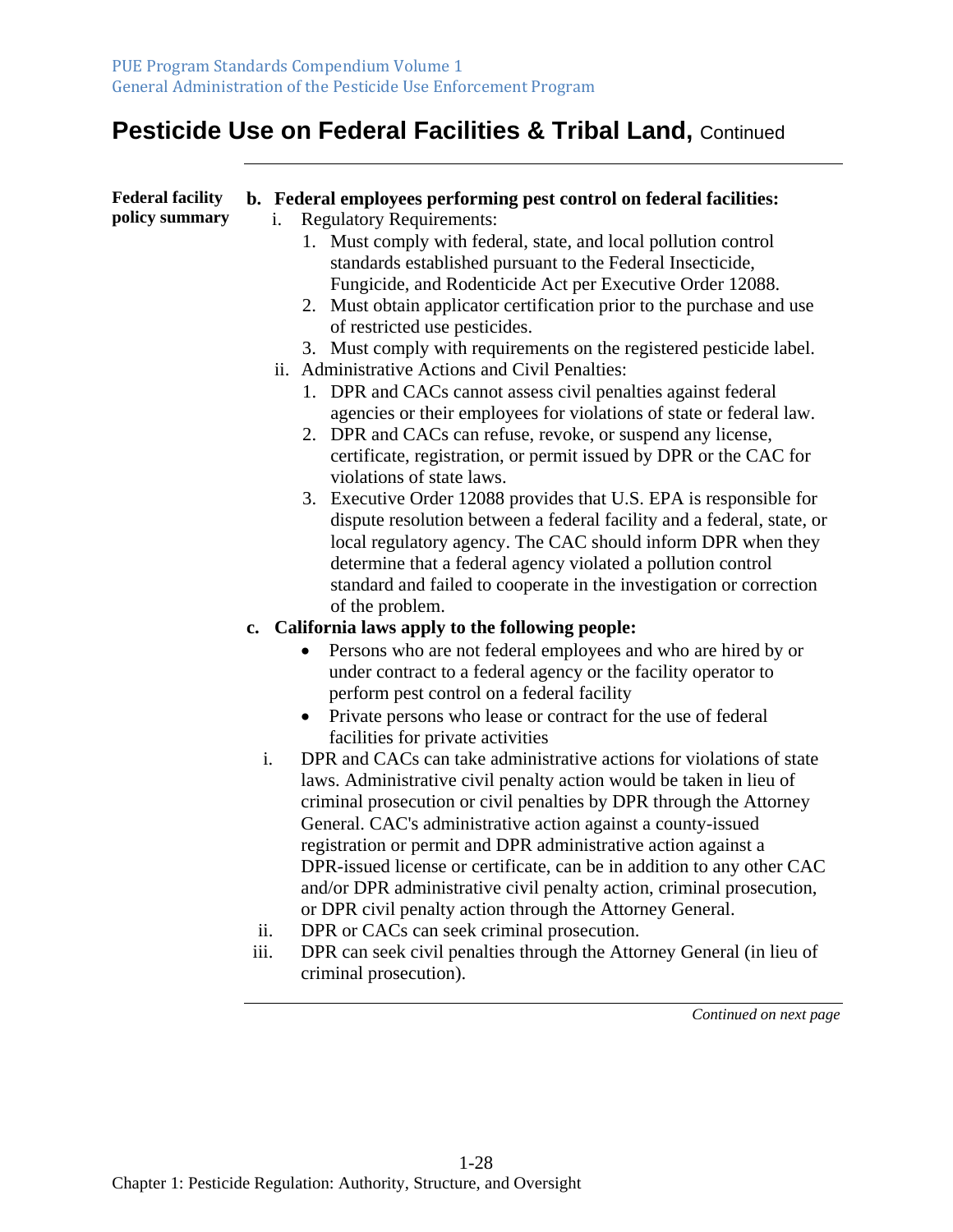| <b>Inspections on</b><br>federal facilities            | To conduct a pesticide use related inquiry on a federal facility, contact the<br>lead person of the property. Although FIFRA requires that anyone applying<br>restricted-use pesticides be certified as a pesticide applicator by his/her state<br>pesticide agency, the pesticide applicator on a federal facility may or may not<br>be state-certified.                                                                                                                                                                                                                                                                                                                                                                   |
|--------------------------------------------------------|-----------------------------------------------------------------------------------------------------------------------------------------------------------------------------------------------------------------------------------------------------------------------------------------------------------------------------------------------------------------------------------------------------------------------------------------------------------------------------------------------------------------------------------------------------------------------------------------------------------------------------------------------------------------------------------------------------------------------------|
| <b>Follow-up</b>                                       | The CAC should inform DPR when they find that a federal agency violated a<br>pollution control standard (pesticide law or regulation) and fails to cooperate<br>in the investigation or correct the problem. DPR will work with the CAC and<br>the federal agency to resolve the problem or will forward the information to<br>U.S. EPA for resolution.                                                                                                                                                                                                                                                                                                                                                                     |
|                                                        | If you are denied access to a federal facility during an investigation or if you<br>determine that a federal agency is unwilling to correct noted violations, please<br>contact your EBL immediately. Depending upon the nature of the issue, DPR<br>will work with you and the federal agency to resolve the problem or will<br>forward the information to U.S. EPA for resolution at their level.                                                                                                                                                                                                                                                                                                                         |
| <b>Cross</b><br>jurisdictional<br>pesticide<br>episode | When the cause (application) and the effects (exposure, illness, or damage)<br>occur in different jurisdictions (state, country, or tribal land), follow these<br>guidelines during the investigation, as each jurisdiction has partial<br>investigative responsibility:<br>The jurisdiction suffering the effects is responsible to document the<br>extent and seriousness of the effects and transmit that information to<br>the jurisdiction where the application originated.<br>The jurisdiction where the cause originated is responsible to<br>$\bullet$<br>investigate the circumstances of the application to determine if any<br>laws or regulations were violated and to take appropriate enforcement<br>action. |
|                                                        | Communication and cooperation between the two jurisdictions is critical.<br>DPR and U.S. EPA should be involved whenever appropriate. Consult with<br>your EBL whenever there is a cross-jurisdictional episode.                                                                                                                                                                                                                                                                                                                                                                                                                                                                                                            |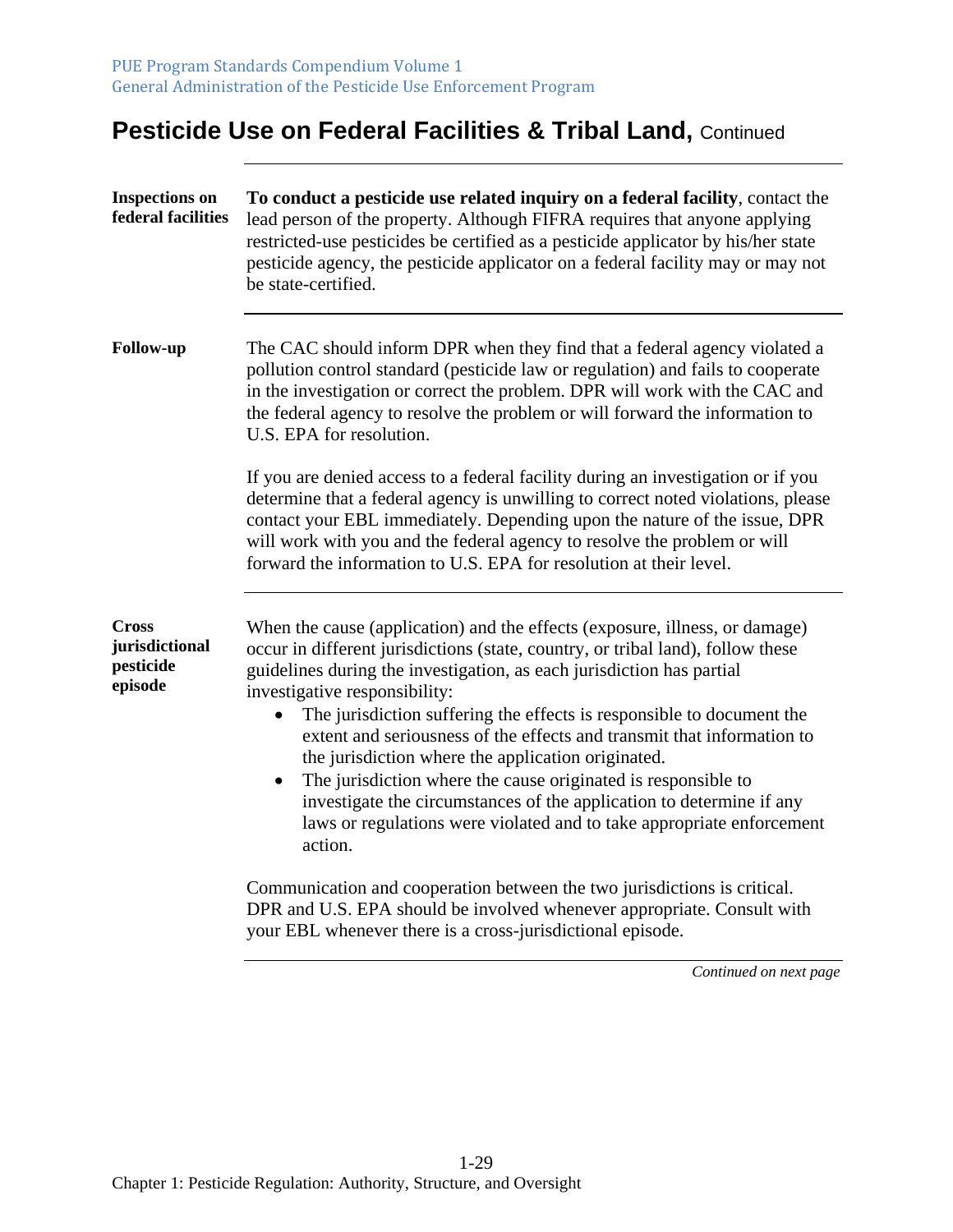| U.S.<br>government<br>related links         | The FedCenter web page provides a selection of enforcement-related links at<br>http://www.fedcenter.gov/enforcement/<br>For information on federal government web sites, see http://www.usa.gov/.                                                                                                                                                                                                                                                                                                                                                                                                                                                                                                                                                                                                                              |
|---------------------------------------------|--------------------------------------------------------------------------------------------------------------------------------------------------------------------------------------------------------------------------------------------------------------------------------------------------------------------------------------------------------------------------------------------------------------------------------------------------------------------------------------------------------------------------------------------------------------------------------------------------------------------------------------------------------------------------------------------------------------------------------------------------------------------------------------------------------------------------------|
| $Maps -$<br>federal land<br>and tribal land | The Federal Lands and Indian Reservations and California Tribal and<br>Federal Lands maps include Department of Defense (DoD) land. The DoD<br>manages military reservations, such as army posts, marine bases, naval<br>stations, and air force bases.<br>California map resources:<br>https://nationalmap.gov/small_scale/printable/images/pdf/fedlands/CA.pdf<br>$\bullet$<br>(identifies name and location of military lands, as well as tribal and<br>federal lands)<br>http://www.parks.ca.gov/?page_id=862 (select a location from the right<br>$\bullet$<br>column of detailed regional and city maps of California)<br>http://www.visitcalifornia.com (cursor down to detailed regional<br>$\bullet$<br>and city maps of California)<br>Neighboring state map resources:<br>http://www.epa.gov/region9/air/maps/<br>٠ |
|                                             | http://www.fws.gov/<br>$\bullet$<br>https://nationalmap.gov/small_scale/printable/fedlands.html (identifies<br>$\bullet$<br>name and location of military lands, as well as tribal and federal lands)                                                                                                                                                                                                                                                                                                                                                                                                                                                                                                                                                                                                                          |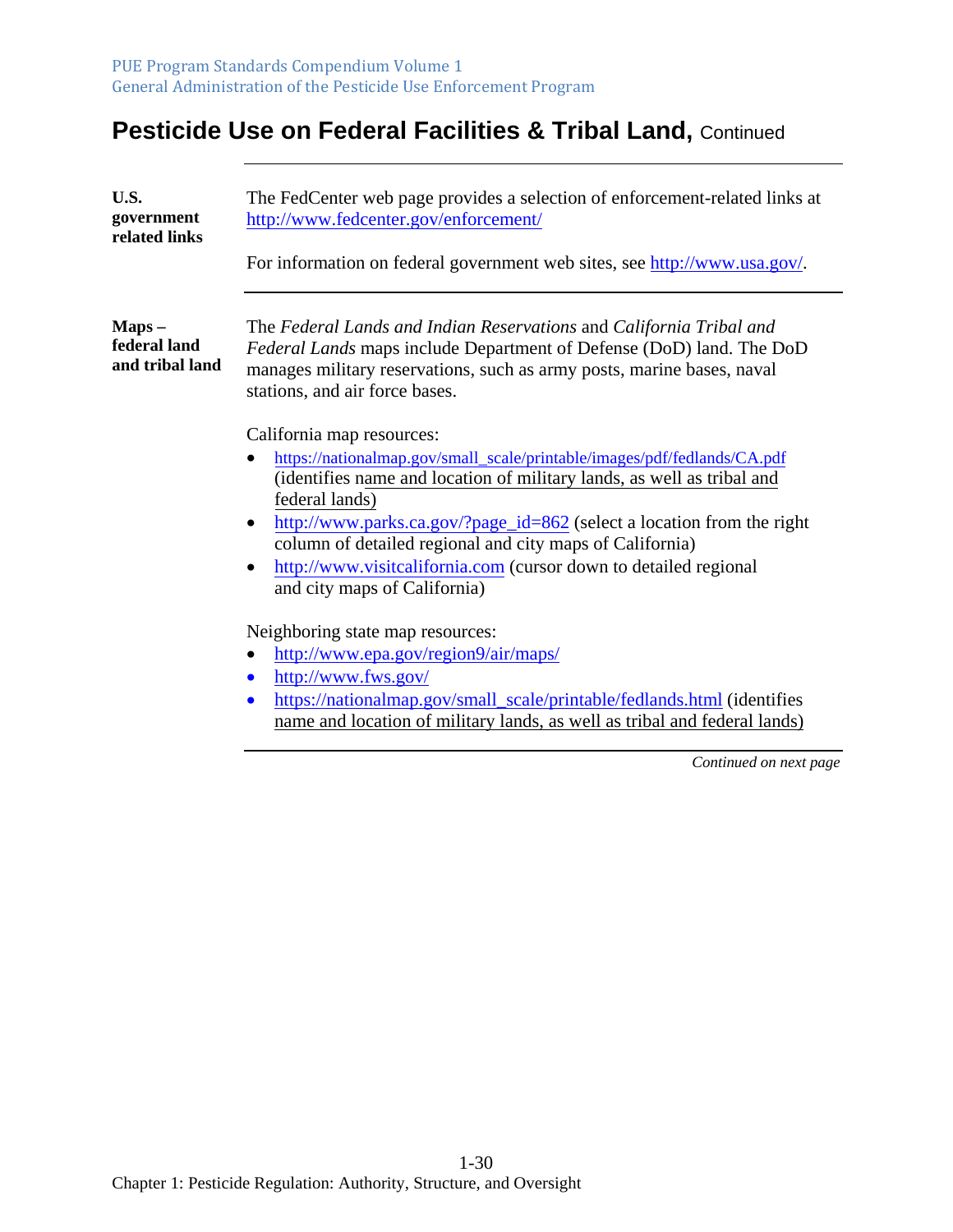# **B. Tribal Land**

| Tribal land -<br>pesticide use   | A federal Indian reservation is an area of land reserved for a tribe(s) under<br>treaty or other agreement with the U.S., executive order, or federal statute or<br>administrative action as permanent tribal homelands, and where the federal<br>government holds title to the land in trust on behalf of the tribe. |
|----------------------------------|-----------------------------------------------------------------------------------------------------------------------------------------------------------------------------------------------------------------------------------------------------------------------------------------------------------------------|
|                                  | Federal Indian reservations are generally exempt from state jurisdiction,<br>unless specifically authorized by Congress.                                                                                                                                                                                              |
|                                  | Federal and state courts have declined to allow states to assert civil regulatory<br>jurisdiction in a variety of areas. Historically the department has not<br>attempted to enforce pesticide laws with regard to tribal activity.                                                                                   |
|                                  | To use restricted use pesticides (RUPs) within Indian Country, in 2014, the<br>U.S. EPA adopted a federal plan to certify applicators to use RUPs (see DPR)<br>letter ENF 14-07). The 40 CFR sections 171.10 and 171.11 apply to<br>certification of pesticide applicators on Indian reservations.                    |
| <b>Tribes - related</b><br>links | This link offers a variety of California Indian Tribal Relations information.<br>https://calepa.ca.gov/tribal/resources/.                                                                                                                                                                                             |
|                                  | The link below to the California Governor's Office of the Tribal Advisor<br>provides a variety of California Tribal Government links.<br>http://www.tribalgovtaffairs.ca.gov/.                                                                                                                                        |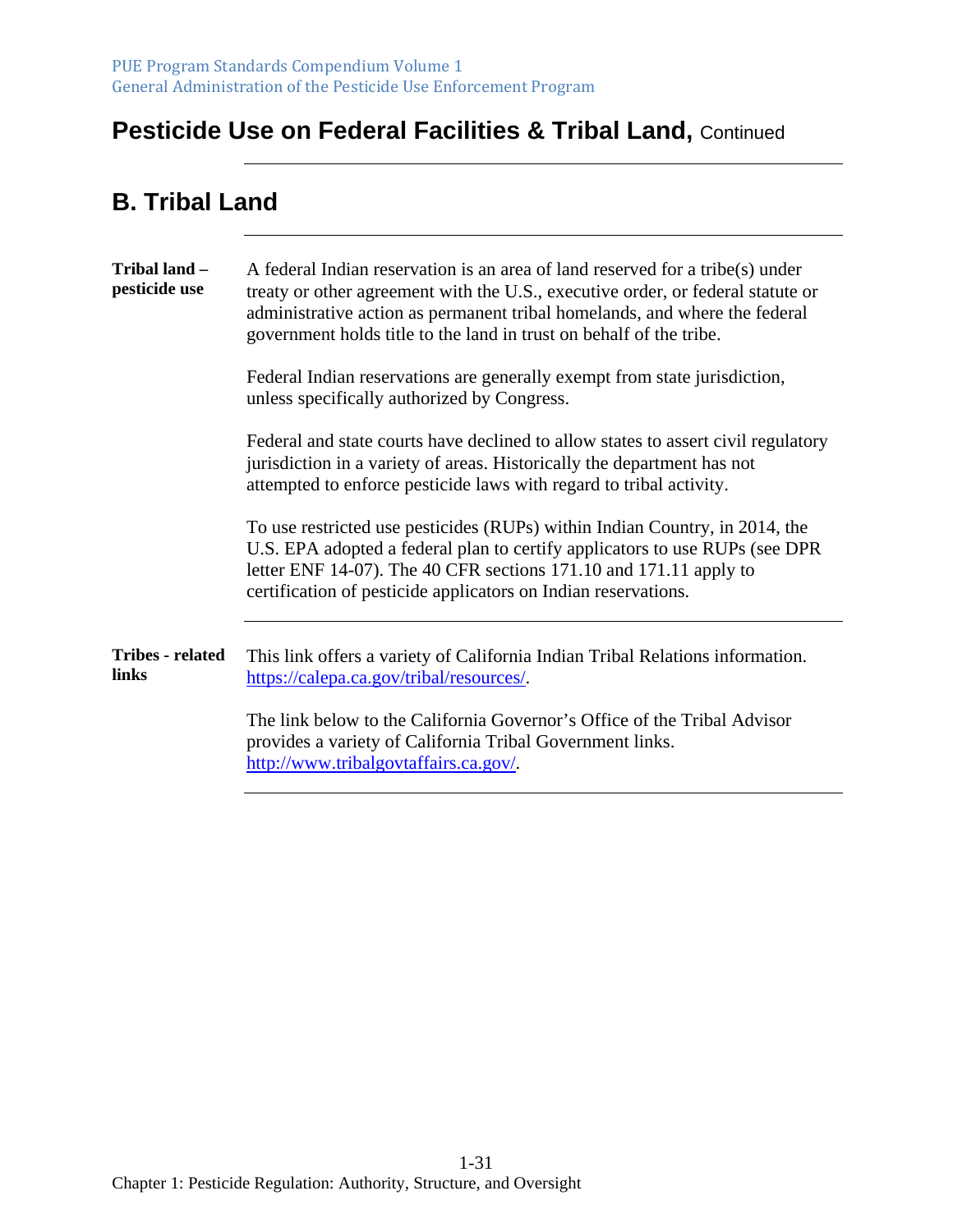#### **Section 6 California Environmental Quality Act – CEQA**

#### **Background** The law that assures that governmental decisions consider and operate to protect the environment is the California Environmental Quality Act (CEQA). Adopted in 1970, CEQA mandates environmental impact review of development projects in California, and applies generally to the activities of all State and local agencies and to those private activities that the agencies finance or regulate. CEQA requires, among other activities, that an Environmental Impact Report (EIR) be developed that discloses the potential environmental impacts of a project. **CEQA's impact on DPR and CACs**  DPR's regulatory program in the areas of pesticide registration, adoption of the regulations, and the issuance of restricted materials permits has been determined to satisfy CEQA section 21080.5. The certification of a regulatory program is the functional equivalent of the EIR process if it meets certain specified requirements. The three listed pesticide programs have been certified and have operated under functional equivalency since 1980. This certification is found in Title 14, CCR section 15251(i). For a discussion of DPR's functional equivalency development and scope, see Compendium Volume 3 *Restricted Materials and Permitting*.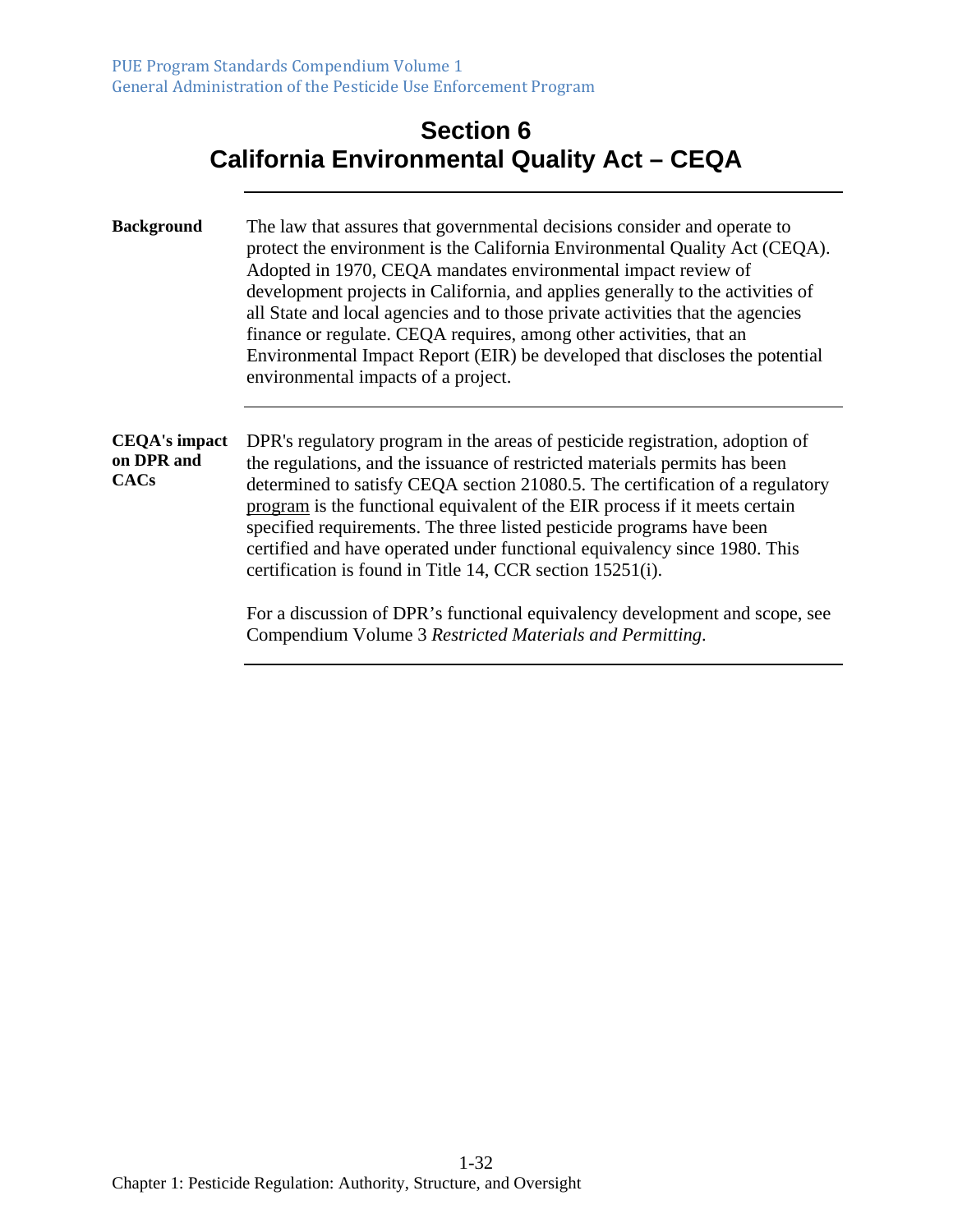#### **Section 7 Related DPR Pesticide Regulatory Programs**

**Introduction** The Food Safety Program and the Pesticide Product Compliance Program are primarily DPR state level programs. The CAC may have some involvement in certain situations.

#### **Food Safety Program**

**Food Safety Program**  The Food Safety Program is administered by DPR by sampling and analyzing produce for compliance with pesticide residue tolerances. The most common CAC involvement would be focused on potential pesticide use violations when the commodity was grown in California.

> FAC sections 12534, 12535, and 12581 authorize DPR to sample produce for pesticide residue. FAC section 12561 authorizes DPR to adopt tolerances for pesticide residues on produce. However, as a practical matter, this authority is limited by preempting federal law (see Compendium Volume 8, Section 1.10 *Recognition of Federal Tolerances).*

#### **Pesticide Product Compliance Program**

**Pesticide Product Compliance Program**  The pesticide product compliance program is administered by DPR, through a cooperative agreement with U.S. EPA, to inspect for product registration and labeling, inspect producing establishments, and collect product samples. The most common CAC involvement is in observation and reporting suspected violations found during field activities. If CACs observe potential product compliance issues, these should be referred to your county's EBL.

> FAC section 12811 requires that pesticides be registered before they are sold or used in California. For a description of registration process, see Compendium Volume 8, Chapter 7. FAC sections 12851 – 12859 specify labeling and warranty requirements for pesticide products. Misbranding is defined in sections 12881 – 12885 and adulteration is defined in section 12911.